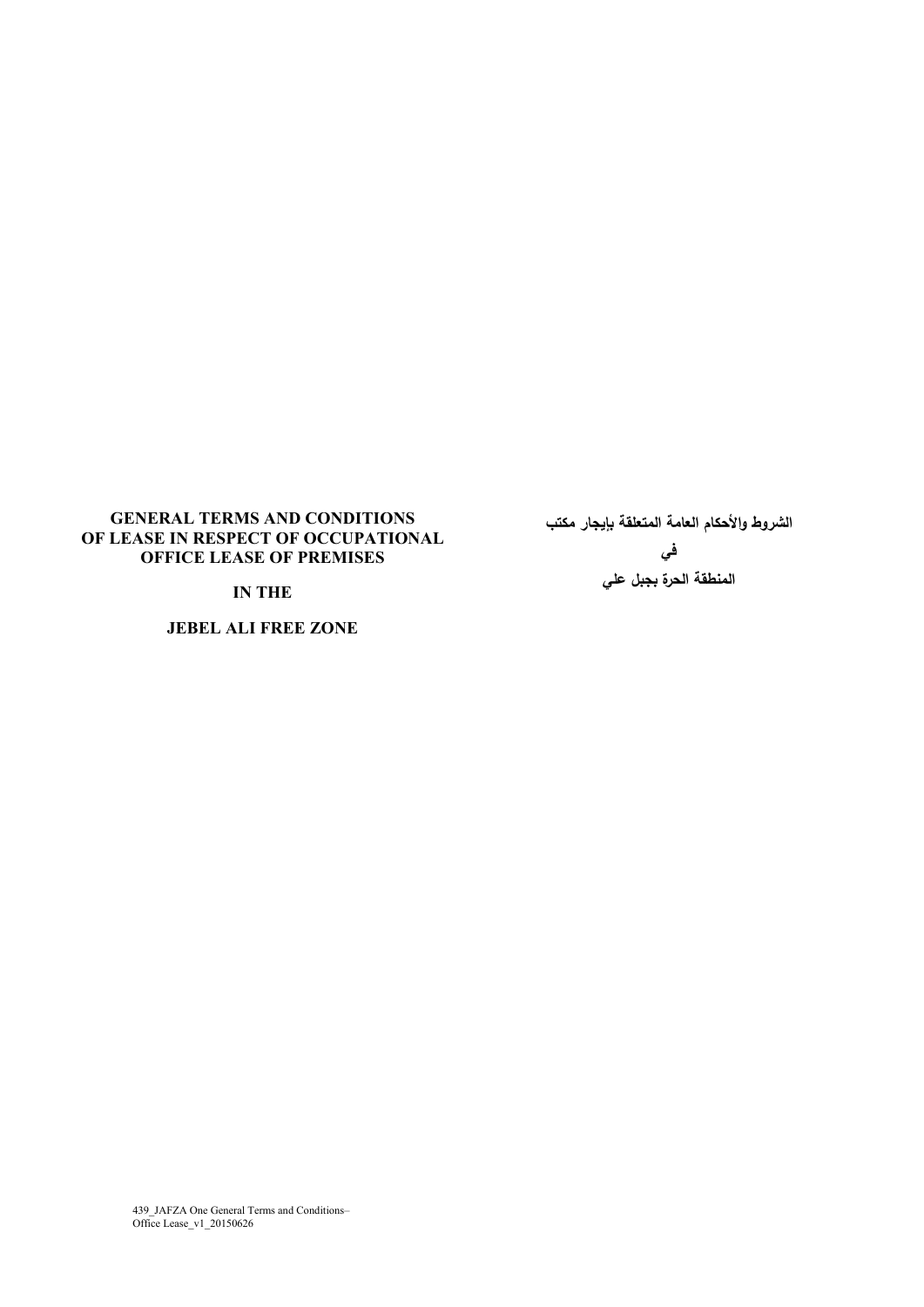**المحتويات CONTENTS**

| المحته يات |  |  |  |
|------------|--|--|--|
|------------|--|--|--|

| <b>Clause</b>           |                                                    | Page           | الصفحة         |                                                         | المادة         |
|-------------------------|----------------------------------------------------|----------------|----------------|---------------------------------------------------------|----------------|
| $\mathbf{1}$            | Definitions                                        | $\mathfrak{Z}$ | $\mathfrak{Z}$ | تعريفات                                                 | 1              |
| $\overline{c}$          | Interpretation                                     | 5              | 5              | التفسير                                                 | $\overline{2}$ |
| $\overline{\mathbf{3}}$ | Demise And Term                                    | 5              | 5              | انتهاء الإيجار ومدته                                    | $\overline{3}$ |
| 4                       | Rents                                              | 5              | 5              | بدل الإيجار                                             | $\overline{4}$ |
| 5                       | Daily Costs On Late Payments                       | 6              | 6              | التكاليف اليو مية المتعلقة بالدفعات المتأخر ة           | 5              |
| 6                       | Utilities And Municipal Services                   | 6              | 6              | المرافق والخدمات البلدية                                | 6              |
| $\overline{7}$          | Repairs                                            | $\overline{7}$ | $\overline{7}$ | الإصلاحات                                               | $\overline{7}$ |
| 8                       | Yield Up                                           | $\overline{7}$ | $\overline{7}$ | التسليم                                                 | 8              |
| 9                       | Compliance<br>With<br>Lessor's<br><b>Notices</b>   | 8              | 8              | الامتثال لإخطارات المؤجر                                | 9              |
| 10                      | Alterations                                        | 8              | 8              | التعدبلات                                               | 10             |
| 11                      | <b>Signs And Advertisements</b>                    | 8              | 8              | اللافتات و الإعلانات                                    | 11             |
| 12                      | Use Of Premises                                    | 9              | 9              | استخدام العقار المؤجر                                   | 12             |
| 13                      | <b>Alienation Generally</b>                        | 10             | 10             | التنازل علىيوجه العموم                                  | 13             |
| 14                      | <b>Compliance With Laws</b>                        | 10             | 10             | الامتثال للقوانين                                       | 14             |
| 15                      | <b>Insurance Provisions</b>                        | 11             | 11             | أحكام التأمين                                           | 15             |
| 16                      | <b>Service Charges</b>                             | 12             | 12             | رسوم الخدمة                                             | 16             |
| 17                      | Default Of Tenant                                  | 12             | 12             | إخفاق المستأجر                                          | 17             |
| 18                      | Quiet Enjoyment                                    | 13             | 13             | التمتع الهادىء                                          | 18             |
| 19                      | <b>Exclusion Of Implied Covenants</b><br>By Lessor | 13             | 13             | إعفاء من الالتز امات الضمنية المفر وضة<br>من قبل المؤجر | 19             |
| 20                      | Indemnity                                          | 13             | 13             | التعويض                                                 | 20             |
| 21                      | Representation                                     | 14             | 14             | إقرارات                                                 | 21             |
| 22                      | Reporting<br>to<br>Government                      | 14             | 14             | إعلام الجهات الحكومية                                   | 22             |
|                         | <b>Related Entities</b>                            |                |                |                                                         |                |
| 23                      | <b>Notices</b>                                     | 14             | 14             | الاخطارات                                               | 23             |
| 24                      | <b>Invalidity Of Certain Provisions</b>            | 15             | 15             | بطلان بعض البنود                                        | 24             |
| 25                      | Deposit                                            | 15             | 15             | مبلغ التأمين                                            | 25             |
| 26                      | Lease Renewal                                      | 16             | 16             | تجديد عقد الإيجار                                       | 26             |
| 27                      | Miscellaneous                                      | 17             | 17             | بنو د متنو عة                                           | 27             |
| 28                      | Car Park                                           | 18             | 18             | 28 مواقف السيارات                                       |                |
| Schedule 1              | <b>Rights And Easements Granted</b>                | 22             | 22             | الحقوق والأولويات الممنوحة                              | الجدول 1       |
| Schedule 2              | <b>Exceptions And Reservations</b>                 | 23             | 23             | استثناءات و تحفظات                                      | الجدول 2       |
| Schedule 3              | Deposit                                            | 25             | 25             | مبلغ التأمين                                            | الجدول 3       |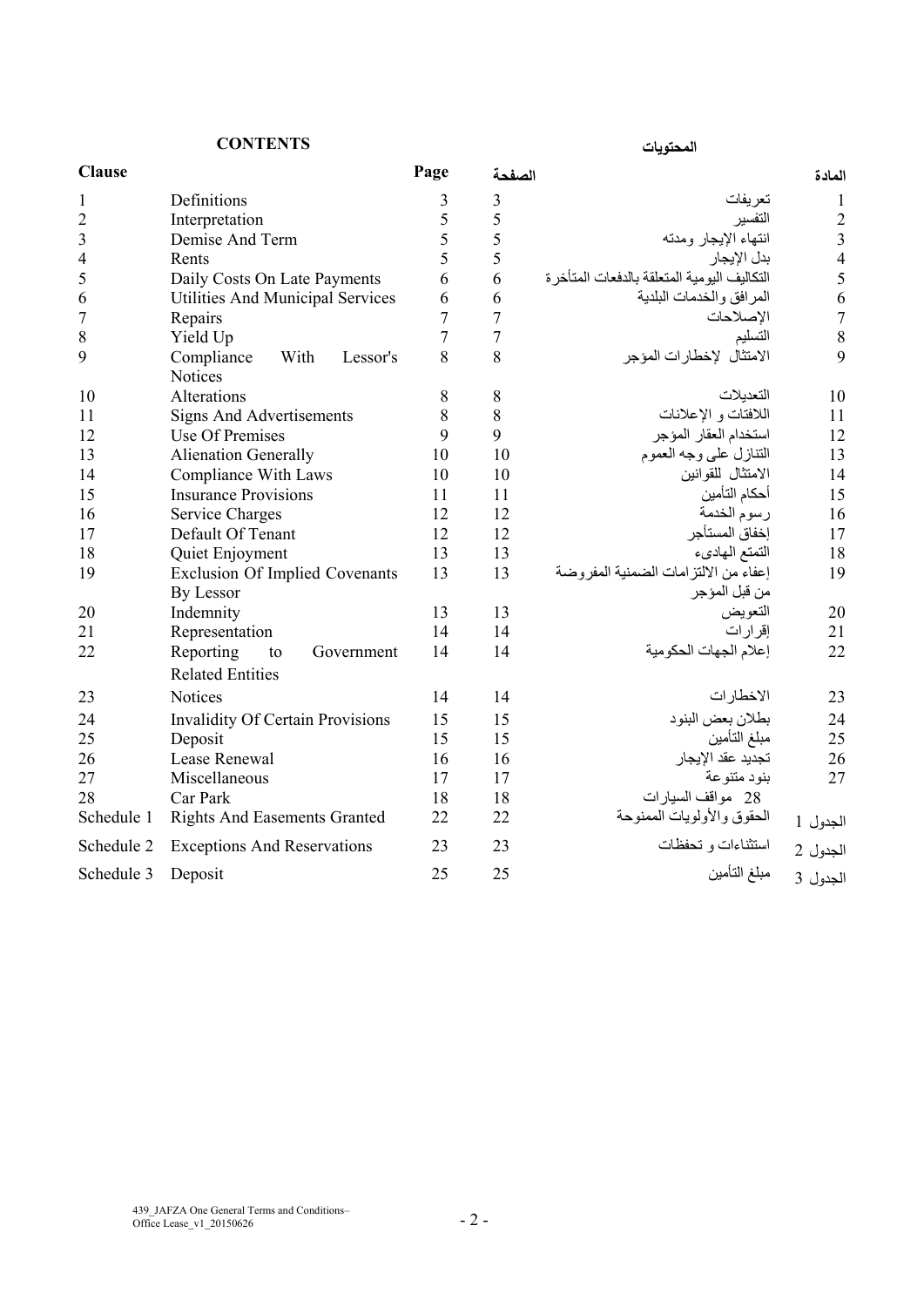# **GENERAL TERMS AND CONDITIONS OF لإليجار العامة واألحكام الشروط LEASE**

The Lessor leases the Premises to the Tenant throughout the Term on the following terms:

# **.1 التعريفات DEFINITIONS** 1.

In this Lease the following expressions shall have the following meanings:

"**Adjoining Property**" means all parts of the LOB (other than the Premises) and any land and/or buildings adjoining or neighboring the LOB not let to the Tenant.

"**Authority**" means the Jebel Ali Free Zone Authority, an authority establishment pursuant to Decree No. (1) of 1985 of the Emirate of Dubai.

"**Car Park**" means the car park located at the LOB as detailed in the Lease Agreement.

"**Car Spaces**" means the allocated car parking spaces as set out in the Lease Agreement.

"**Commencement Date**" shall have the meaning ascribed to it in the Lease Agreement.

"**Common Areas**" means any areas of the LOB and the Free Zone from time to time designated by the Lessor for common use and enjoyment by the tenants and occupiers of the LOB and the Free Zone.

"**Conduits**" means all existing and future drains, pipes, gutters, sewers, ducts, mains, subways, cables, conduits, flues and any other conducting media whatsoever.

"**Daily Costs**" shall have the meaning ascribed to it in the Lease Agreement.

"**Deposit**" shall have the meaning ascribed to it in the Lease Agreement.

"**تاريخ االنتھاء**" يحمل نفس المعنى المسند اليه في اتفاقية اإليجار. it to ascribed meaning the have shall" **Date Expiry**" in the Lease Agreement.

"**Final Payment**" means the final payment due from the Tenant to the Lessor prior to expiry of the Term which shall include (without limitation) any balancing payment in respect of the Supplementary Rent pursuant to Clause 4.2 and any other any outstanding sum due to the Lessor pursuant to this Lease.

"**Free Zone**" means Jebel Ali Free Zone, Dubai designated as such pursuant to Decree No. 1 of 1980 in Dubai.

"**Free Zone Rules**" means the fourth edition of the free zone rules issued by the Authority for the regulation of the Free Zone as revised and superseded from time to time.

"**Government Related Entity**" means any government or any department, commission, board, agency, committee, authority (including the

> 439\_JAFZA One General Terms and Conditions–  $\frac{435}{201}$  Office Lease\_v1\_20150626 - 3 -

يقوم المؤجر بتأجير العقار للمستأجر طوال مدة اإليجار بناء على الشروط التالية:

يكون للعبارات الموضحة أدناه والمذكورة في عقد اإليجار ھذا المعاني التالية: "**العقار المجاور**" تعني كافة أجزاء مبنى المكاتب ( باستثناء العقار َ المؤجر) وأي أرض و/أو مباني مجاورة أو قريبة من المبنى وغير مؤجرة للمستأجر.

"**السلطة**" ھي السلطة المختصة في المنطقة الحرة بجبل علي، والتي تأسست بموجب المرسوم رقم (1) لعام 1985 الصادر عن إمارة دبي. "موقف السيارات "يعني موقف السيارات الموجود في مبنى المكاتب كما ھو مفصل في عقد اإليجار. "مساحات مواقف السيار ات" الأماكن المخصصة لوقوف السيار ات على النحو المنصوص عليه في عقد الإيجار .<br>"**تاريخ البدء**" بحمل نفس المعنى المسند اليه في اتفاقية الإيجار .

**"'المساحات المشتركة''** تعني أقساماً في مبنى المكاتب وفي المنطقة الحرة بجبل علي يخصصھا المؤجر من وقت آلخر للاستخدام المشترك ولتمتّع كافة المستأجرين والقاطنين في مبنى المكاتب وفي المنطقة الحرة.

"**القنوات**" ھي كافة المواسير واألنابيب والمجاري والفتحات والأنابيب الرئيسية والكابلات والقنوات والمنافذ الهوائية الموجودة والمستقبلية وكافة أنواع القنوات الموصلة مھما كانت.

"**التكاليف اليومية**" تحمل نفس المعنى المسند إليھا في اتفاقية الإيجار <sub>.</sub><br>"ا**لتأمين"** يحمل نفس المعنى المسند إليه في اتفاقية الإيجار .

"**الدفعة النھائية**" تعني آخر دفعة مستحقة من المستأجر للمؤجر قبل انتھاء مدة اإليجار والتي تشمل (دون حصر) المبالغ المتبقية من بدل الإيجار الإضافي الوارد في البند 4.2 وكل المبالغ الأخرى المستحقة الدفع للمؤجر بموجب عقد اإليجار ھذا.

"**المنطقة الحرة**" تعني منطقة جبل علي الحرة في دبي، والمصنفة كذلك بموجب المرسوم رقم 1 لعام 1980 في دبي.

"**قوانين المنطقة الحرة**" تعني النسخة الرابعة من قوانين المنطقة الحرة الصادرة عن السلطة والتي تنظم المنطقة الحرة، مع كافة التعديالت واإلحالالت التي تجري عليھا من حين آلخر.

"**الجھات الحكومية**" تعني كل ھيئة حكومية أو إدارة أو مفوضية أو مجلس أو وكالة أو لجنة أو سلطة (بما في ذلك سلطة المنطقة الحرة) أو وحدة شبه حكومية في اإلمارات العربية المتحدة ويشمل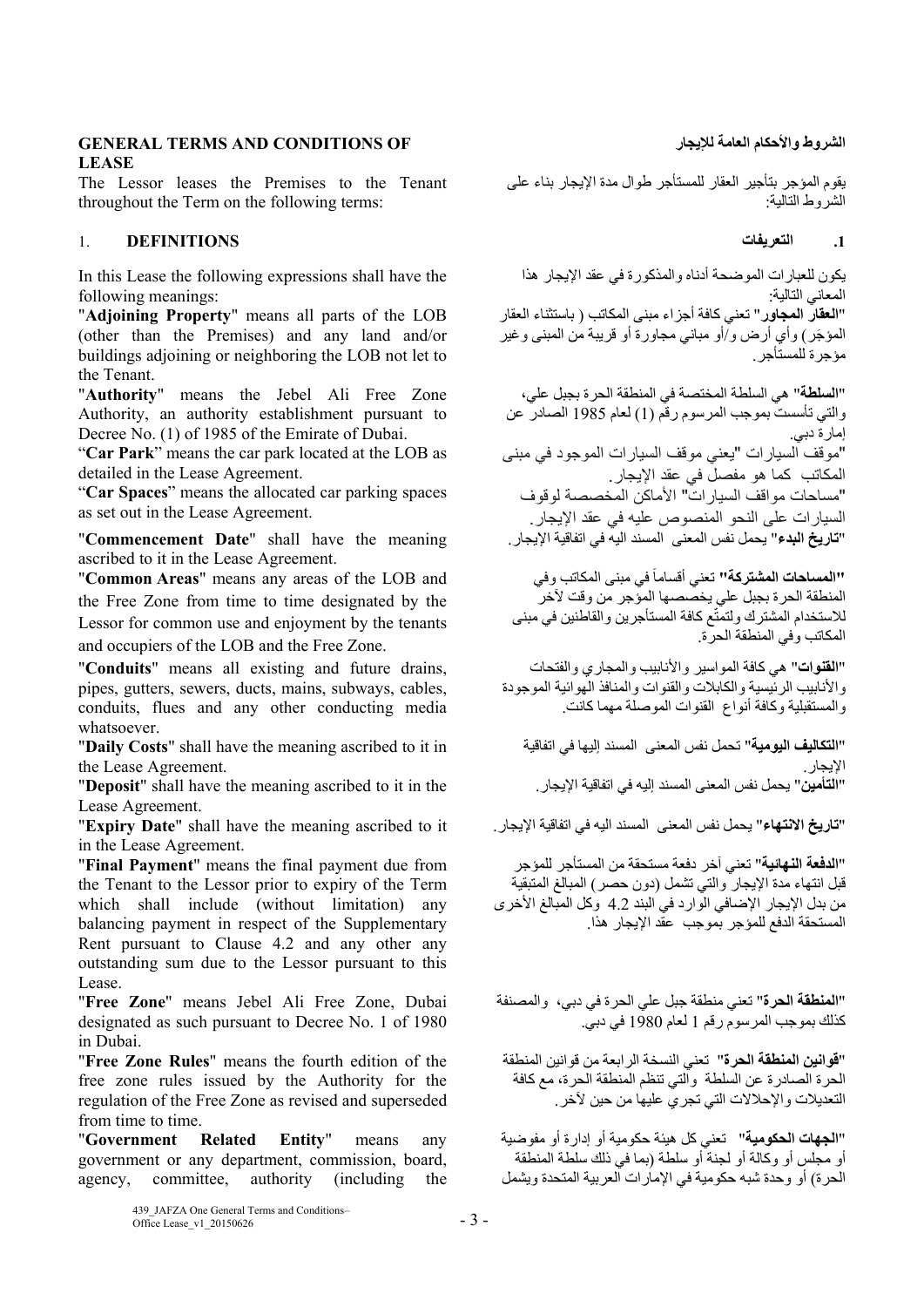ذلك كل المستشارين المعينين من قبل تلك الجھات. United the of unit governmental-quasi or) Authority Arab Emirates and includes their respective appointed consultants.

"**Insured Risks**" means (to the extent that any of the same are insurable in the Free Zone insurance market at reasonable cost and on reasonable terms) fire, storm, tempest, flood, earthquake, lightning, explosion, impact, aircraft (other than hostile aircraft) and other aerial devices and articles dropped from them, riot, civil commotion and malicious damage, bursting or overflowing of water tanks, apparatus or pipes, and such other risks as the Lessor may, in its discretion from time to time, determine.

"**Laws**" means the laws, proclamations, orders, rules, by-laws, decrees and regulations applicable in the Free Zone including but not limited to the Free Zone Rules or such other regulations made by the Lessor or the Authority or any other competent authority and any building, planning and environmental laws as amended from time to time.

"**this Lease**" means together the lease agreement and these General Terms and Conditions of Lease together with any schedules or annexures forming part of these General Terms and Conditions of Lease.

"**Lease Agreement**" means the Lease Agreement entered into by the Lessor and the Tenant relating to the Premises.

"**Lessor**" shall have the meaning ascribed to it in the .اإليجار اتفاقية في اليه المسند المعنى يحمل" **المؤجر**" Lease Agreement.

"**License**" means the license(s) obtained by the Tenant to permit the Tenant to undertake the Permitted Use in the Premises issued by or on behalf of the Authority or such other competent authority from time to time.

"**مبنى المكاتب**" يحمل نفس المعنى المسند اليه في اتفاقية الإيجار. "LOB" shall have the meaning ascribed to it in the Lease Agreement.

"**Occupier**" means the Tenant or any of their representative agents, invitees, licensees, visitors or contractors.

"**Permitted Use**" means the use as set out in the .الترخيص في المحدد االستخدام ھو" **به المسموح االستخدام**" License.

the Lease Agreement.

"**بدل الإيجار**" يحمل نفس المعنى المسند اليه في اتفاقية الإيجار "Rent" shall have the meaning ascribed to it in the Lease Agreement.

"**رسوم الخدمة**" تحمل المعنى المحدد لھا في اتفاقية اإليجار. ascribed meaning the have shall" **Charges Service**" to it in the Lease Agreement.

"**Social and/or Communal Works Fund**" means any infrastructure or other works being of benefit to the Free Zone community of workers and/or residents.

"**Supplementary Rent**" means the amount shown on the Lease Agreement comprising a component of the Rent, being a fair and reasonable proportion of the

**المؤمنة**" تعني (حسب ما يمكن تأمينه منھا في سوق "**المخاطر ّ** التأمين الخاص بالمنطقة الحرة بتكلفة وبشروط معقولين) الحرائق، العواصف، الأعاصير ، الفيضانات، الزلازل، البرق، الانفجارات، االرتطام، الطائرات (غير الطائرات المعادية) والمركبات الجوية الأخرى والأجسام التي تسقط منها، والشغب والاضطرابات المدنية والتخريب المتعمد، انفجار أو فيضان خزانات أو معدات أو أنابيب المياه وكافة المخاطر األخرى المشابھة التي يحددھا المؤجر، من وقت آلخر، بناء على رغبته المطلقة.

"**القوانين**" تعني القوانين والتصريحات واألوامر والقواعد والأنظمة الداخلية والمراسيم والأنظمة السارية في المنطقة الحرة، والتي تشمل دون حصر، قواعد المنطقة الحرة أو أية أنظمة أخرى تصدر عن المؤجر أو عن السلطة أو عن أية سلطة صالحة أخرى وعن قوانين بناء وتخطيط وقوانين بيئية مع التعديالت التي تطرأ عليھا من حين آلخر.

ً "**ھذا اإليجار**" يعني اتفاقية اإليجار وھذه األحكام العامة وشروط عقد الإيجار معاً إضَّـافة إلى أية جداول وملاحق تشكل جز ءاً من هذه الأحكام العامة وشروط عقد الإيجار

"**اتفاقية اإليجار**" تعني اتفاقية اإليجار المبرمة فيما بين المؤجر والمستأجر فيما يتعلق بالعقار المؤجر.

"**الترخيص**" يعني الترخيص أو التراخيص التي يحصل عليھا المستأجر والتي تسمح له باستخدام العقار المؤجر بالشكل المسموح به. وتصدر تلك التراخيص عن أو بالنيابة عن السلطة أو أي سلطة صالحة من وقت آلخر.

"**الشاغل**" يعني المستأجر أو أي من الوكالء الممثلين له أو من يدعوھم أو يرخص لھم أو زواره أو مقاولوه.

"**العقار المؤجر**" يحمل نفس المعنى المسند اليه في اتفاقية اإليجار. in it to ascribed meaning the have shall" **Premises**"

"**صندوق األشغال االجتماعية و/أو المشتركة**" يعني كل أعمال البني التحتية أو الأعمال الأخرى التي تعود بالمنفعة على جماعة العاملين و/أو المقيمين في المنطقة الحرة.

"**بدل اإليجار اإلضافي**" القيمة الظاھرة في اتفاقية اإليجار والتي تشكل جزءاً من بدل الإيجار ، ويعتبر نسبّة عادلة ومنطقية من المبالغ التي يدفعھا المؤجر من وقت آلخر لتأمين مبنى المكاتب ضد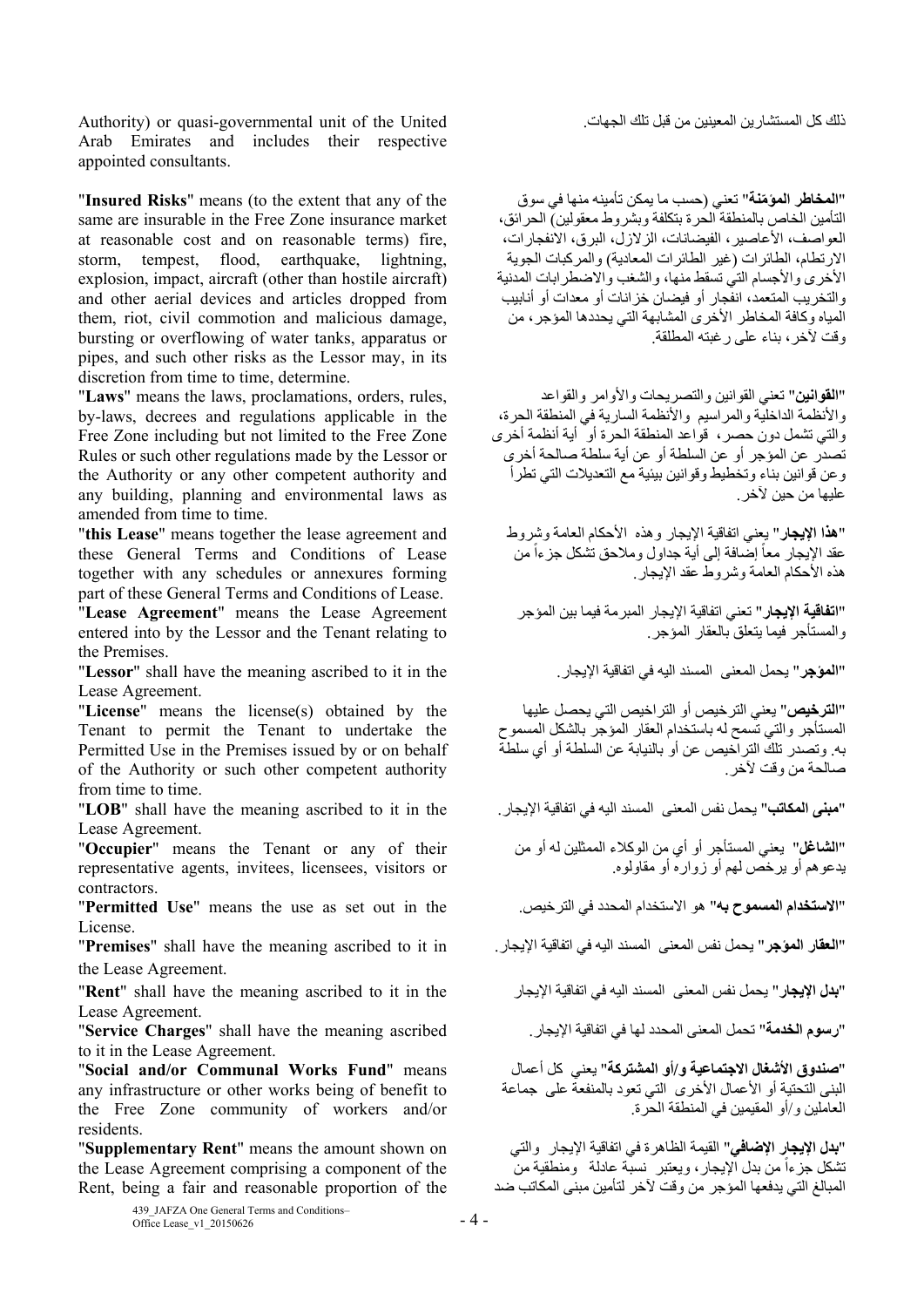sums which the Lessor pays from time to time for insuring the LOB against the Insured Risks and all sums which the Lessor pays from time to time for insuring against the loss of the Rent.

"**Tenant**" shall have the meaning ascribed to it in the .اإليجار اتفاقية في اليه المسند المعنى نفس يحمل" **المستأجر**" Lease Agreement.

" **مدة االيجار**" تحمل نفس المعنى المسند اليھا في اتفاقية اإليجار. the in it to ascribed meaning the have shall" **Term**" Lease Agreement.

"**Utilities**" means telephone, other telecommunication services and such other communication services and supplies of whatsoever nature excluding (for avoidance of doubt) electricity, water and sewerage services.

# **.2 التفسير INTERPRETATION** 2.

The headings in this Lease do not affect its construction and in this Lease:

(a) any covenant by the Tenant not to do any act or thing shall include an obligation not to permit or suffer such act or thing to be done;

(b) the words "include" and "including" shall be deemed to be followed by the words "without limitation";

(c) any reference to the right of the Lessor to have access to, or to enter, the Premises shall be construed as extending to any mortgagee of the Lessor and to all persons authorised by them, including agents, professional advisers, contractors, workmen and others;

(d) any requirement that the Tenant must obtain the approval or consent of the Lessor in respect of any matter mentioned in this Lease includes a requirement that such approval or consent shall be by way of deed;

(e) any references in this Lease to the Lessor include reference to any of its authorised agents to whom it may delegate any of its responsibilities; and

(f) all dates herein shall be construed with reference to and in accordance with the Gregorian Calendar.

# **.3 انتھاء اإليجار ومدته TERM AND DEMISE** 3.

In consideration of the Rents, covenants and agreements contained in this Lease which are to be paid and performed by the Tenant, the Lessor leases the Premises to the Tenant from and including the Commencement Date for the Term.

4.1 The Tenant covenants to pay to the Lessor at all times during the Term, in a manner so that the Lessor shall receive full value in cleared funds, the Rent and المخاطر المؤمّنة وكافة المبالغ التي يدفعها المؤجر من وقت لأخر<br>... للتأمين ضد خسارة بدل اإليجار.

"**المرافق**" تعني الھاتف وغيرھا من خدمات االتصاالت وخدمات وتجھيزات االتصال األخرى مھما كانت طبيعتھا، إال انھا ال تشمل خدمات الكھرباء والماء والصرف الصحي.

ال يكون للعناوين المذكورة في عقد اإليجار ھذا تأثير على بنيته، كما وأنه بحسب عقد االيجار:

(أ) إن التزام المستأجر بعدم القيام بأي تصرف أو فعل يتضمن أيضاً التزامه بعدم السماح بذلك التصرف أو الفعل؛

(ب) إن عبارة "يشمل" وعبارة "بما في ذلك" تعتبر متبوعة بعبارة "دون حصر"؛

(ج) إن أي إشارة لحق المؤجر بالوصول إلى أو بالدخول إلى العقار ُفسر على أنھا تشمل كل راھن دائن للمؤجر وكافة المؤجر ت األشخاص المخولين من قبل أي منھم بما في ذلك الوكالء والمستشارون المھنيون والمقاولون والعاملون وغيرھم؛

(د) إذا كان على المستأجر الحصول على موافقة أو إذن المؤجر فيما يتعلق بأي من الأمور المذكورة في هذا الإيجار، فإن ذلك يشمل وجوب صياغة تلك الموافقة أو اإلذن بصيغة عقد؛

(ه) إن أي إشارة للمؤجر في عقد الإيجار هذا تنطبق أيضاً على أي من وكالئه المخولين من قبله والذين قد يفوضھم بأي من مسؤولياته؛ و (و) تحتسب كافة التواريخ المذكورة في ھذا اإليجار باالستناد الى التقويم الميالدي.

يقوم المؤجر بتأجير العقار للمستأجر للفترة التي تبدأ من وتشمل تاريخ البدء وذلك مقابل بدل اإليجار وااللتزامات واالتفاق المتضمن في هذا الإيجار ِ

# **.4 بدل اإليجار RENTS** 4.

4.1 يتعھد المستأجر بسداد بدل اإليجار ورسوم الخدمة (ويشار إليهما معاً بلفظ **"'الإيجارات**") في كافة الأوقات أثناء مدة الإيجار وبحيث يستلم المؤجر كامل القيمة من أرصدة خالية من الديون.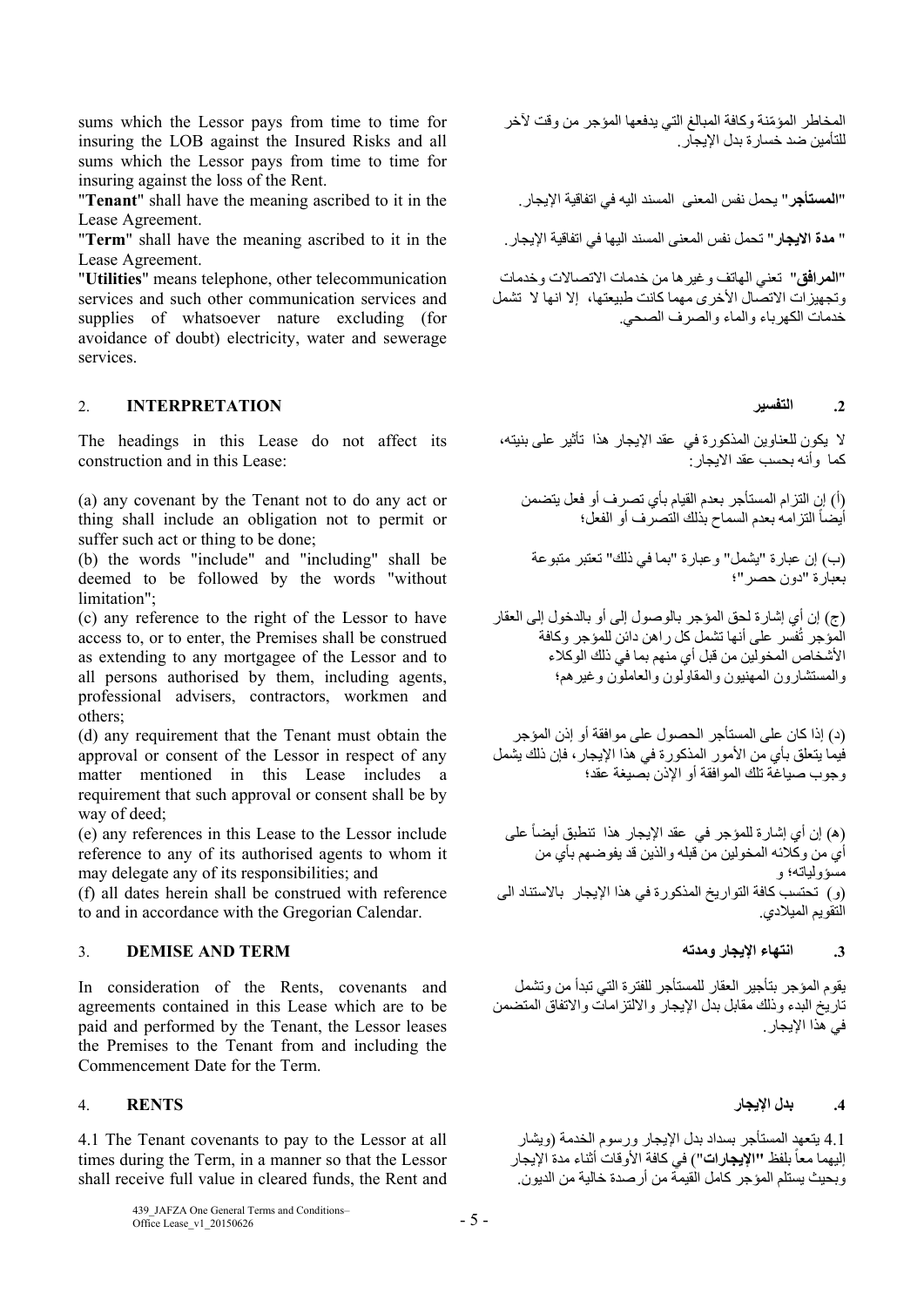the Service Charges (collectively, the "**Rents**"). The Rents shall be payable by the Tenant annually in advance on either the date of this Lease or the Commencement Date, whichever is the later.

4.2 If at the end of each year under this Lease, the Tenant's actual proportion of the insurance is greater than the amount of Supplementary Rent, the Tenant shall pay the difference between the Tenant's actual proportion of the cost of insurance and the Supplementary Rent as part of the Final Payment to the Lessor on the date being the later of the Expiry Date and the date falling five (5) days after notification from the Lessor that any such sum is owing.

4.3 The Tenant shall pay the Rents without any setoff or deduction and free and clear of taxes.

# **.5 التكاليف اليومية المتعلقة بالدفعات المتأخرة PAYMENTS LATE ON COSTS DAILY** 5.

5.1 The Tenant acknowledges that if it does not pay the Rents when due, the Lessor will necessarily incur costs (excluding any opportunity and funding costs) for everyday that such amounts remain outstanding.

5.2 Without prejudice to any other rights contained in this Lease or otherwise available to the Lessor, if any of the Rents (whether formally demanded or not) or any other sum of money payable to the Lessor by the Tenant under this Lease shall not be paid on the date due and in the manner specified, the Tenant shall pay the Daily Costs from and including the date when payment was due to the date of payment.

5.3 In the event that the total Daily Costs recovered by the Lessor exceed the Lessor's actual costs incurred by reason of late payment of the Rents (excluding any opportunity and funding costs) (the "**Excess**"), the Lessor shall pay the Excess to charity as the Lessor may choose in accordance with the principles of Sharia and/or Social and/or Communal Works Fund.

## **.6 المرافق والخدمات البلدية MUNICIPAL AND UTILITIES** 6. **SERVICES**

6.1 The Tenant shall pay all charges for all Utilities consumed in the Premises, including any connection and hiring charges and perform and observe all present and future regulations and requirements of the utility companies.

6.2 The Tenant shall pay any additional charges (or a fair proportion thereof (to be reasonably determined

439\_JAFZA One General Terms and Conditions–  $\frac{435}{201}$  Office Lease\_v1\_20150626 - 6 -

يكون بدل الإيجار مستحق الدفع سنويأ بموجب دفعات مسبقة من المستأجر إما بتاريخ هذا الإيجار أو تاريخ البدء، أيهما جاء لاحقاً.

4.2 إذا كانت حصة المستأجر الفعلية من التأمين أكبر من قيمة بدل اإليجار اإلضافي في نھاية كل عام من عقد اإليجار ھذا، يدفع المستأجر الفرق ما بين حصته الفعلية من تكلفة التأمين وبدل اإليجار اإلضافي كجزء من الدفعة النھائية للمؤجر، وذلك إما بتاريخ االنتھاء أو التاريخ الذي يأتي بعد خمسة أيام من تلقي إخطار من المؤجر باستحقاق ذلك المبلغ، أيھما بأتي لاحقاً.

4.3 يقوم المستأجر بسداد بدل اإليجار دون أية مقاصة أو حسم ويكون بدل الإيجار خالياً من الضر ائب.

5.1 يقر المستأجر بأنه في حال عدم سداده لبدل اإليجار عند استحقاقه، فإن المؤجر سوف يتحمل نتيجة لذلك تكاليفاً عن كل يوم تأخير، (بدون حساب أي تكاليف للفرص الفائتة والتمويل).

5.2 دون االنتقاص من أي حقوق أخرى واردة في ھذا اإليجار أو أية حقوق أخرى عائدة للمؤجر، فإنه في حال عدم سداد اإليجار )سواء تمت المطالبة به رسمياً أم لا) أو أية مبالغ أخرى مستحقة للمؤجر بموجب عقد اإليجار ھذا يتأخر المستأجر بتسديدھا في تاريخ استحقاقھا وبالشكل المحدد لذلك، فإن المستأجر سوف يتحمل التكاليف اليومية ابتداء من تاريخ استحقاق الدفع حتى تاريخ التسديد الفعلي.

5.3 في حال زاد مجموع التكاليف اليومية التي حصل عليھا المؤجر عن التكاليف الفعلية التي تحملھا المؤجر نتيجة لتأخر سداد اإليجار (بدون حساب أي تكاليف للفرص الفائتة والتمويل) ("الفائض")، فإن المؤجر سوف يسدد الفائض للجمعية الخيرية الّتي يختار ها وفقاً لمبادئ الشريعة الإسلامية و/أو إلى صندوق األشغال االجتماعية و/أو المشتركة.

6.1 يقوم المستأجر بتسديد كافة رسوم المرافق التي يستھلكھا العقار المؤجر بما في ذلك أية رسوم توصيل وتعيين وتنفيذ وااللتزام بأية أنظمة أو متطلبات حالية أو مستقبلية لشركات المرافق.

6.2 يقوم المستأجر بتسديد أية رسوم إضافية (أو جزء عادل منھا يحدده المؤجر ضمن المعقول) غير مشمولة في اإليجار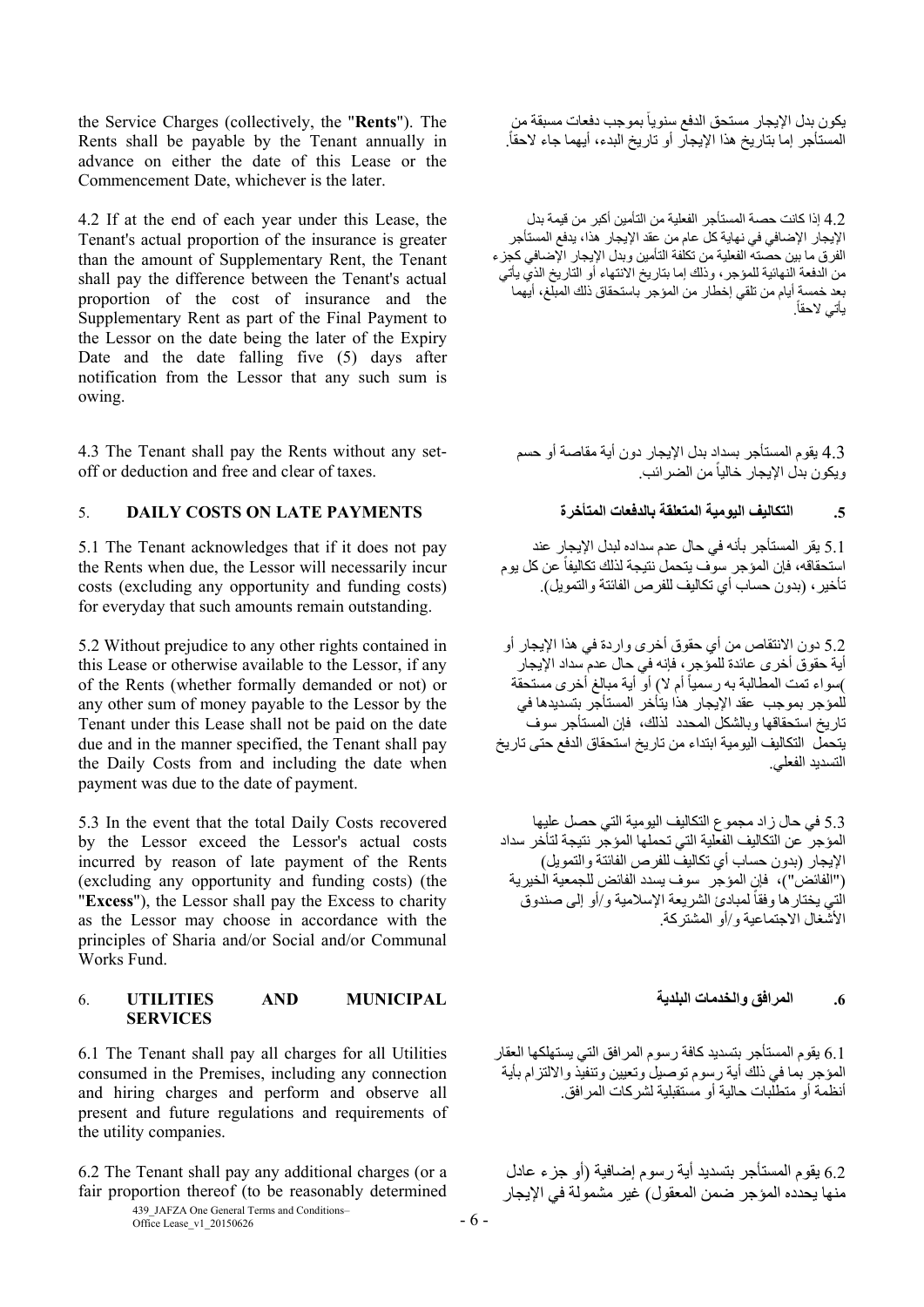by the Lessor)) not covered by the Rents, which are levied or assessed upon, or payable in respect of, the use of the Premises by the Tenant.

6.3 The Tenant is required to liaise with the Lessor in order to acquire a post office box and arrange any required telecommunication connections (telephone, fax, internet connections, etc).

# **.7 اإلصالحات REPAIRS** 7.

7.1 The Tenant has surveyed and investigated the Premises and accepts the state of repair of the Premises as it is at the date of this Lease and warrants and acknowledges that there are no defects that impair use of the Premises.

7.2 Subject to Clause 7.3 the Tenant shall maintain, clean and keep the Premises in good and substantial repair and condition and shall reinstate the Premises to its original condition to the requirements of the Lessor.

7.3 There shall be excepted from the obligations contained in Clause 7.2 any damage caused by the Insured Risks save to the extent that payment of the insurance monies shall be withheld by reason of any act or default of the Tenant or any Occupier.

# 8. **YIELD UP التسليم .8**

8.1 Immediately prior to the Expiry Date or earlier determination of the Term, the Tenant, at its cost, shall:

- 8.1.1 remove from the Premises all of its belongings, any sign or writing of the Tenant or any Occupier of them and all Tenant's fixtures, fittings, furniture and effects;
- 8.1.2 replace any of the Lessor's fixtures and fittings which should be missing, damaged or destroyed, with new ones of similar kind and quality or (at the option of the Lessor) pay to the Lessor an amount equal to the cost of replacing any of them;
- 8.1.3 unless otherwise required by the Lessor, remove and make good any alterations, additions or improvements made to the Premises during the Term and reinstate the Premises to the condition in which they were in at the grant of this Lease, ensuring that all materials used for such reinstatement are of the same or similar quality as those in the Premises at the grant of the Lease;

والتي قد تُفرض أو تكون مقيّمة أو مستحقة فيما يتعلق باستخدام المستأجر للعقار المؤجر.

6.3 يتعين على المستأجر التنسيق مع المؤجر للحصول على صندوق بريدي وترتيب توصيل أية خدمات لالتصاالت (الھاتف، الفاكس، االنترنت، إلخ).

7.1 إن قام المستأجر بفحص ومعاينة العقار المؤجر وقد قبل بالحالة التي ھو عليھا في تاريخ عقد اإليجار ھذا، وھو يقر ويصرح بعدم وجود عيوب تمنع من استخدام العقار المؤجر.

7.2 وفقاً للمادة 7.3 يقوم المستأجر بصيانة وتنظيف العقار والمحافظة عليه بحالة جيدة مع إجراء الإصلاحات الضرورية<br>وسيقوم بإعادة العقار إلى حالته الأصلية التي كان عليها وفقاً لمتطلبات المؤجر.

7.3 تستثنى من الموجبات الواردة في أحكام البند 7.2 أعاله األضرار التي تنشأ عن المخاطر المؤمنة اال إذا تم حجب ֧֦֧֖֖֚֚֚֚֡֓֝֬<br>֧֧ׅ֧֜֜<u>֛</u> أموال التأمين لأي سبب يرجع إلى تصرف أو تخلُّف المستأجر أو أي قاطن للعقار المؤجر.

8.1 مباشرة قبل تاريخ االنتھاء أو حتى قبل ذلك في حال إنھاء المدة مسبقا، يقوم المستأجر وعلى نفقته الخاصة بما يلي:

8.1.1 نزع كافة الممتلكات وكل العالمات أو الكتابات التي تخصه أو تخص أي قاطن تابع له إضافة إلى كافة الثوابت والتجھيزات واألثاث والممتلكات الشخصية من العقار المؤجر؛

8.1.2 استبدال كل الثوابت والتجھيزات العائدة للمؤجر والتي تضررت أو أتلفت بأخرى من نفس النوعية والجودة أو تسديد قيمة مساوية لكلفة استبدال أي منھا (حسب ما يختاره المؤجر)؛

8.1.3 ما لم يرد خالف ذلك من المؤجر، إزالة وإصالح آثار التعديالت واإلضافات والتحسينات التي تم إدخالھا على العقار المؤجر أثناء مدة اإليجار وإعادة العقار إلى الحالة التي كان عليھا في بداية عقد اإليجار ھذا، مع ضمان أن كافة المواد المستخدمة في إعادة العقار إلى حالته األولى ھي من نفس أو ذات جودة مماثلة لتلك المستخدمة في العقار عند منح اإليجار.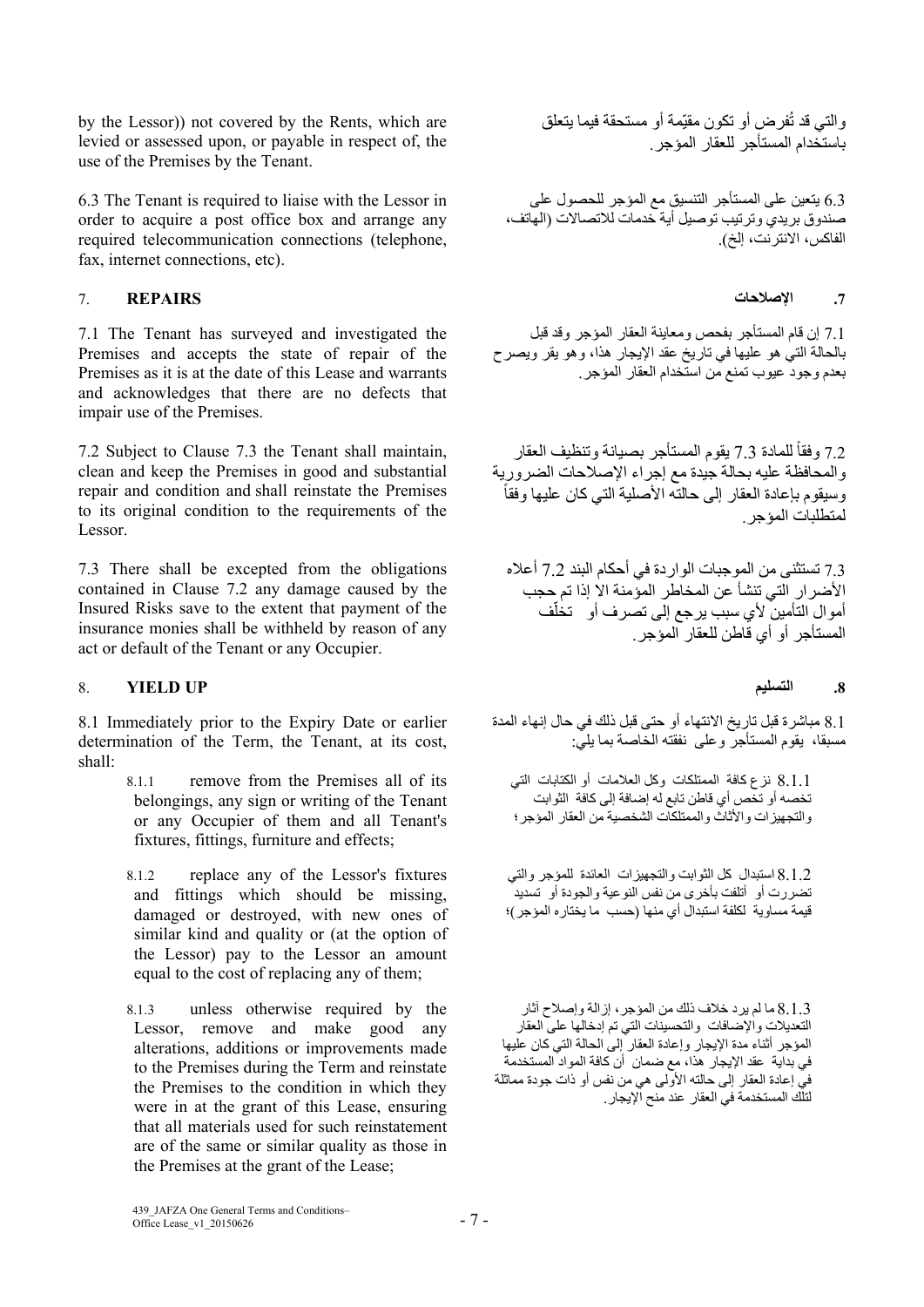8.1.4 yield up the Premises to the Lessor in accordance with the covenants by the Tenant contained in this Lease,

and the Tenant shall make good any actual damage caused as a result of the foregoing, to the Lessor's reasonable satisfaction.

# 9. **COMPLIANCE WITH LESSOR'S المؤجر إلخطارات االمتثال .9 NOTICES**

9.1 Whenever the Lessor shall give written notice to the Tenant of any defects, wants of repair or breaches of covenant, the Tenant shall, within thirty (30) days of such notice, or sooner if so required by the Lessor, make good such defects or wants of repair and remedy the breach of covenant to the reasonable satisfaction of the Lessor.

9.2 If the Tenant shall fail within fifteen (15) days of such notice, or as soon as reasonably possible in the case of emergency, to commence and then diligently and expeditiously to continue to comply with such notice, the Lessor may enter the Premises and carry out any of the works and all actual costs and expenses incurred as a result shall be recoverable as rent in arrears.

### **.10 التعديالت ALTERATIONS** 10.

10.1 The Tenant shall not make any alterations or additions to the Premises or to any of the Lessor's fixtures or to any of the Conduits in the Premises or alter, cut into or remove any of the principal walls, floors, beams or columns of the Premises without the prior written consent of the Lessor and if granted, on such conditions as the Lessor requires.

10.2 Any Tenant alteration must be undertaken in accordance with the Free Zone Rules and in accordance with the Tenant Fit-out Manual provided by the Landlord to the Tenant upon grant of this Lease.

10.3 The Tenant must receive approval of the Lessor before any large office equipment and/or furniture shall be moved in or out of the Premises.

# **.11 الالفتات و اإلعالنات ADVERTISEMENTS AND SIGNS** 11.

11.1 Subject to Clause 11.2 the Tenant shall not display in the windows of the Premises so as to be seen from the exterior, any advertisement, poster, notice, flag, aerial, satellite or other sign or thing whatsoever without the prior written approval of the

> 439 JAFZA One General Terms and Conditions–  $\frac{435}{201}$  Office Lease\_v1\_20150626 - 8 -

8.1.4 تسليم العقار للمؤجر وفقاً للالتزامات التي تعهد بها المستأجر في متن عقد اإليجار ھذا.

وعلى المستأجر إصالح األضرار التي حدثت نتيجة لما سبق ذكره أعاله بالشكل الذي يرضى المؤجر على نحو منطقي.

Ĭ. 9.1 في حال قيام المؤجر بإخطار المستأجر خطياً بوجود عيوب أو حاجة لتصليحات أو حصول نقض لتعھداته تجاه المؤجر، يجب على المستأجر ، خلال ثلاثين (30) يوماً من تاريخ الإخطار أو خالل مدة أقصر إذا ما طلب المؤجر ذلك، إصالح تلك العيوب واجراء التصليحات واحترام تعھداته بالشكل الذي يرضى المؤجر على نحو منطقي.

9.2 إذا أخفق المستأجر خلال خمسة عشر (15) يوماً من تاريخ اإلخطار، أو في أسرع وقت ممكن في الحاالت الطارئة، في االمتثال لإلخطار والبدء ومن ثم متابعة العمل بمضمونه بجد وعلى وجه السرعة، فانه يحق للمؤجر دخول العقار المؤجر وتنفيذ االشغال الالزمة على أن يتم استرداد كافة التكاليف والنفقات الفعلية التي تكبدھا المؤجر جراء ذلك من المستأجر على شكل متأخرات بدل إيجار.

10.1 ال يحق للمستأجر إدخال تعديالت أو إضافات على العقار المؤجر أو على أي من الثوابت العائدة للمؤجر أو على أي من القنوات الموجودة في العقار، كما ال يحق له تعديل أو قطع أو إزالة أي من الجدر ان أو الأرضيات أو الأعمدة الأساسية في العقار المؤجر دون الموافقة الخطية للمؤجر، وفي حال منح مثل تلك الموافقة، يلتزم المستأجر بالشروط التي يضعھا المؤجر فيھا.

10.2 إن التعديالت التي ينفذھا المستأجر يجب أن تراعي القواعد الموضوعة للمنطقة الحرة وأن تكون متوافقة مع دليل التجھيزات الخاص بالمستأجر المقدم من المؤجر للمستأجر عند منح اإليجار.

10.3 ينبغي أن يحصل المستأجر على موافقة المؤجر قبل القيام بنقل أية أجھزة مكتبية ضخمة و/أو قطع أثاث إلى داخل أو خارج المكتب.

11.1 تبعاً للفقرة 11.2، لا يحق للمستأجر وضع أي إعلانات أو ملصقات أو لوحات أو أعالم أو ھوائيات أو أطباق الستقبال إشارات فضائية أو أي لوحات أو أشياء أخرى يمكن رؤيتھا من خارج العقار المؤجر مھما كانت دون الحصول على الموافقة الخطية المسبقة للمؤجر.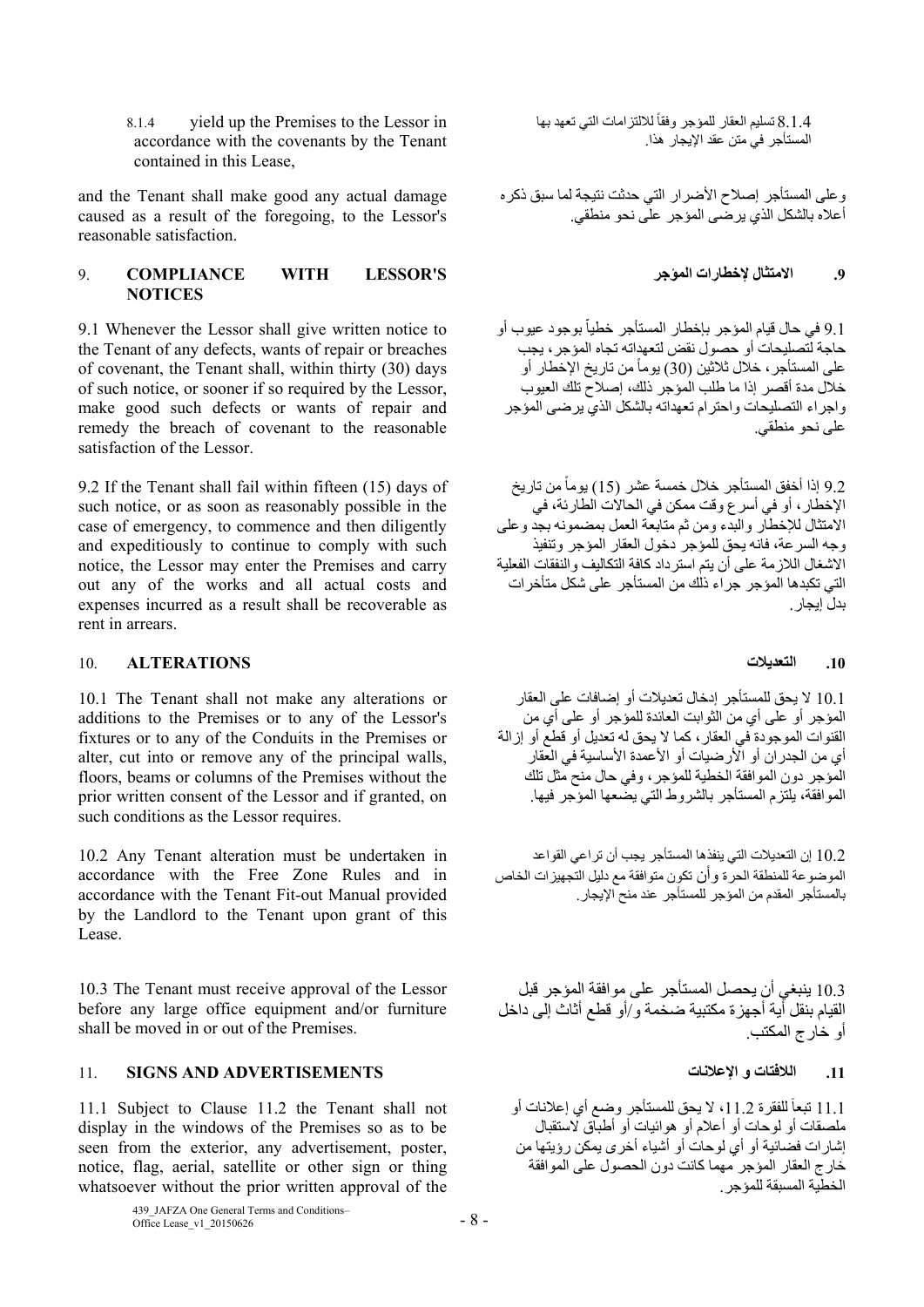Lessor.

11.2 The Tenant may display a sign on the Premises showing its corporate or trading name, the size, style, position and materials of which shall be approved in writing by the Lessor.

# **.12 استخدام العقار المؤجر PREMISES OF USE** 12.

- - 12.1.1 not use the Premises or any part of them except for the Permitted Use and shall notify the Lessor immediately if the Tenant ceases to occupy the Premises;
	- 12.1.2 not load or unload vehicles except in the servicing areas or loading bays provided for such purpose;
	- 12.1.3 not cause any obstruction in or around the LOB or the Free Zone; and
	- 12.1.4 at its expense and to the satisfaction of the Lessor undertake all necessary precautions to ensure that the Premises remain at all times free of rodents, insects, vermin and other animals and disease and shall, if necessary or instructed so to do by the Lessor, employ and pay pest exterminators to treat the Premises.
- 

12.2.1 any purpose which is noisy, offensive, dangerous, illegal, immoral or a nuisance or causes damage or disturbance to the Lessor, the LOB, or any other tenant or occupant of any Adjoining Property or the Free Zone;

12.2.2 any auction, public or political meeting, public exhibition or public entertainment, show or spectacle or for betting, gambling, gaming or wagering; or as a betting office or as a club; or

12.2.3 أية استخدامات سكنية. .purposes residential any 12.2.3

12.3 The Tenant shall not allow any accumulation of rubbish on the Premises or any areas of the Free Zone or the Common Areas and shall ensure refuse from the Premises is removed to locations specified by the Lessor. The Tenant shall ensure that all refuse is sealed in polythene garbage bags before consignment. In the event of default by the Tenant the Lessor will remove such refuse at the Tenant's

11.2 يحق للمستأجر وضع لوحة على العقار المؤجر تحمل اسمھا التجاري أو شعار ها بعد موافقة المؤجر خطياً على حجم وشكل وموقع ومحتويات تلك اللوحة.

12.1 يجب على المستأجر: :shall Tenant The 12.1 1 <del>ينب حي</del><br>12.1.1 عدم استخدام العقار المؤجر أو أي جزء منه إلا للاستخدام المسموح به وإخطار المؤجر على الفور في حال توقف المستأجر عن إشغال العقار المؤجر؛

> 12.1.2 عدم تحميل أو تفريغ المركبات إال في مناطق الخدمة أو أرصفة التحميل المخصصة لھذا الغرض؛

12.1.3 عدم التسبب بإعاقة الحركة في أو حول مبنى المكاتب أو المنطقة الحرة؛ و

12.1.4 أخذ كافة االحتياطات الالزمة لضمان خلو العقار المؤجر في كافة الأوقات من القوارض والحشرات والهوام وغير ها من الحيوانات والأمراض وذلك على نفقته الخاصة وبالشكل الذي يرضيي المؤجر، كما يتعين عليه تعيين ودفع رسوم خدمة مكافحي الحشرات لرش العقار المؤجر في حال طلب منه المؤجر ذلك.

12.2 Ine Tenant shall not use the Premises for: لا يحق للمستأجر استخدام العقار المؤجر للأمور التالية: : .for 1 12.2.1 األفعال التي تسبب ضجة ، أو إھانة أو خطر وكل االستخدامات غير الشرعية وغير أخالقية وتلك المسببة لإلضرار بالمستحسبات على علم عن المحرب .<br>بالمؤجر أو بمبنى المكاتب أو لأي مستأجر أو قاطن آخر في أي عقار مجاور أو في المنطقة الحرة؛

> 12.2.2 إجراء المزادات أو االجتماعات العامة أو السياسية أو المعارض أو سبل ترفيه الجمھور أو إقامة أي عروض أو مناسبات للرھان ولعب القمار أو الميسر أو كمكتب أو نادي للرھان؛ أو

12.3 ال يحق للمستأجر السماح بتراكم القمامة في العقار المؤجر أو أية أماكن أخرى في المنطقة الحرة أو المساحات المشتركة وعليه التأكد من إزالة المخلفات من العقار المأجور ونقلھا إلى األماكن المخصصة لھا من قبل المؤجر . على المستأجر التأكد من وجود كافة أنواع المخلفات داخل أكياس محكمة من البوليثين قبل التخلص منھا . في حال تخلف المستأجر عن القيام بذلك، سيقوم المؤجر بإزالة تلك المخلفات على نفقة المستأجر. ال يحق للمستأجر استخدام المصاعد لنقل القمامة.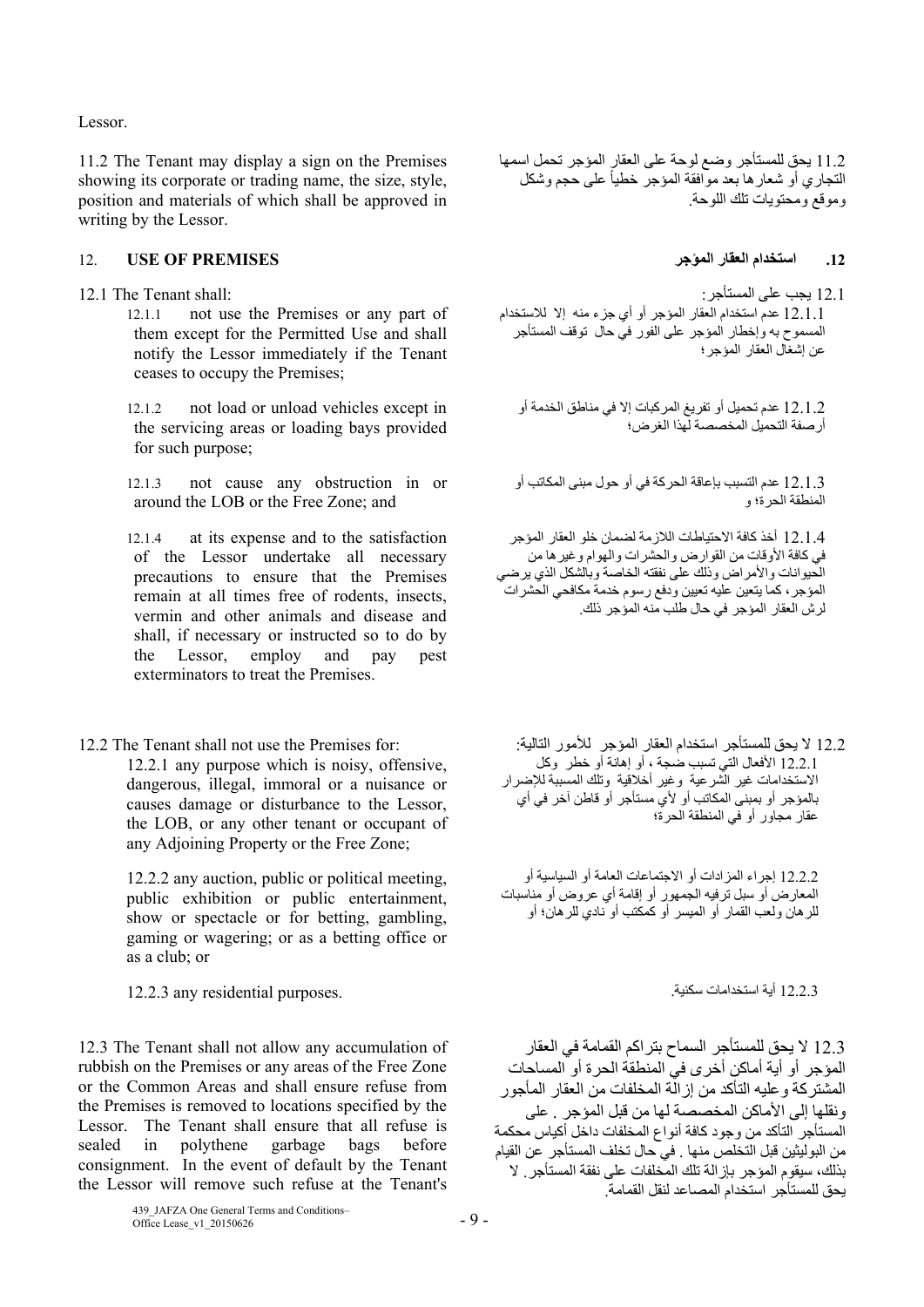cost. The Tenant shall not transport rubbish by means of the lifts.

12.4 The Tenant shall obtain, maintain and pay for all requisite Licenses throughout the Term.

12.5 The Tenant shall not in any manner through its use and occupancy of the Premises:

> 12.5.1 do or bring in or onto the Premises anything which may place on the Premises any weight or strain in excess of that for which the Premises are designed to bear with due margin for safety;

> 12.5.2 cause the design loads for the Premises or the systems providing exhaust, heating, cooling, ventilation, electrical, life safety, water, sewer or other utility or safety services to the Premises (collectively, the "**Systems**") to be exceeded; or

> 12.5.3 adversely affect the Premises or the operation of the Systems in the Premises or cause deterioration or damage to the Premises or to the Systems.

# **.13 التنازل على وجه العموم GENERALLY ALIENATION** 13.

13.1 The Tenant shall not assign, charge, underlet or part with possession or share the occupation of, or permit any person to occupy, the whole or any part of the Premises except as may be expressly permitted by the Lessor (who shall have absolute discretion) and who may impose such conditions as the Lessor deems necessary (in its sole discretion) on granting consent.

13.2 The Lessor may at any time assign all or any part of its rights granted under this Lease (together with any obligations) to any third party.

# 14. **COMPLIANCE WITH LAWS للقوانين االمتثال .14**

14.1 The Tenant shall comply and shall ensure that all its employees and visitors strictly comply with all Laws and the Tenant shall obtain, pay for and maintain throughout the Term, all Licenses and shall execute all works and provide and maintain all arrangements on or in respect of the Premises or its use which are required by any Laws.

439 JAFZA One General Terms and Conditions– 14.2 The Tenant shall not permit any contaminants or hazardous substances to be kept on or to be discharged from the Premises and shall not cause

 $\frac{435}{2}$ JAFZA One General Terms and Conditions -  $10 - 10$ 

12.5 ال يحق للمستأجر خالل إشغاله العقار المؤجر وبأي شكل من األشكال القيام بما يلي: 12.5.1 تنفيذ أو إدخال أي شيء على العقار المؤجر قد يؤدي إلى زيادة الحمل أو الضغط على العقار المؤجر إلى حد يفوق ما تم تصميم العقار المؤجر لتحمله مع الحفاظ على ھامش السالمة المطلوب؛

12.5.2 التسبب في تجاوز األوزان المصممة للعقار المؤجر أو األنظمة التي توفر التھوية، التدفئة، التبريد، الكھرباء، السالمة، الماء، المجاري أو أي مرافق أخرى للخدمات أو السالمة الخاصة بالعقار (ويشار إليھا مجتمعة بعبارة "**األنظمة**") أو

12.5.3 التأثير السلبي على العقار المؤجر أو عمل األنظمة أو التسبب بتعطل أو تضرر العقار المؤجر أو األنظمة.

13.1 ال يحق للمستأجر التنازل أو رھن أو تأجير أو التصرف في ملكية أو مشاركة أو السماح ألي شخص بمشاركة استخدام كامل أو جزء من العقار المؤجر إال بما يسمح به المؤجر بصورة صريحة (وللمؤجر بذلك حرية تقدير مطلقة ( وللمؤجر الحق بأن يفرض الشروط التي يراھا ضرورية (وله وحده بذلك حرية تقدير) إلعطاء مثل تلك الموافقة.

13.2 يحق للمؤجر في أي وقت التنازل عن كامل أو عن أي جزء من حقوقه الممنوحة بموجب عقد اإليجار ھذا (إضافة إلى أي التزامات) لأي طرف ثالث.

14.1 على المستأجر االمتثال للقوانين والحرص على امتثال كافة موظفيه وزواره بھا بصرامة، كما يتعين على المستأجر الحصول والحفاظ على وسداد رسوم كافة التراخيص طوال مدة اإليجار وتنفيذ كافة الأعمال وتوفير والحفاظ على كافة الترتيبات الخاصة بالعقار المؤجر أو المرتبطة به أو باستخدامه وذلك حسبما تقتضيه القوانين.

14.2 ال يحق للمستأجر أن يسمح بحفظ أو بالتخلص من أية مواد ملوثة أو خطيرة في العقار المؤجر، كما ال يحق له أن يتسبب في حدوث تلوث في العقار المؤجر أو تحته أو في أي مكان آخر في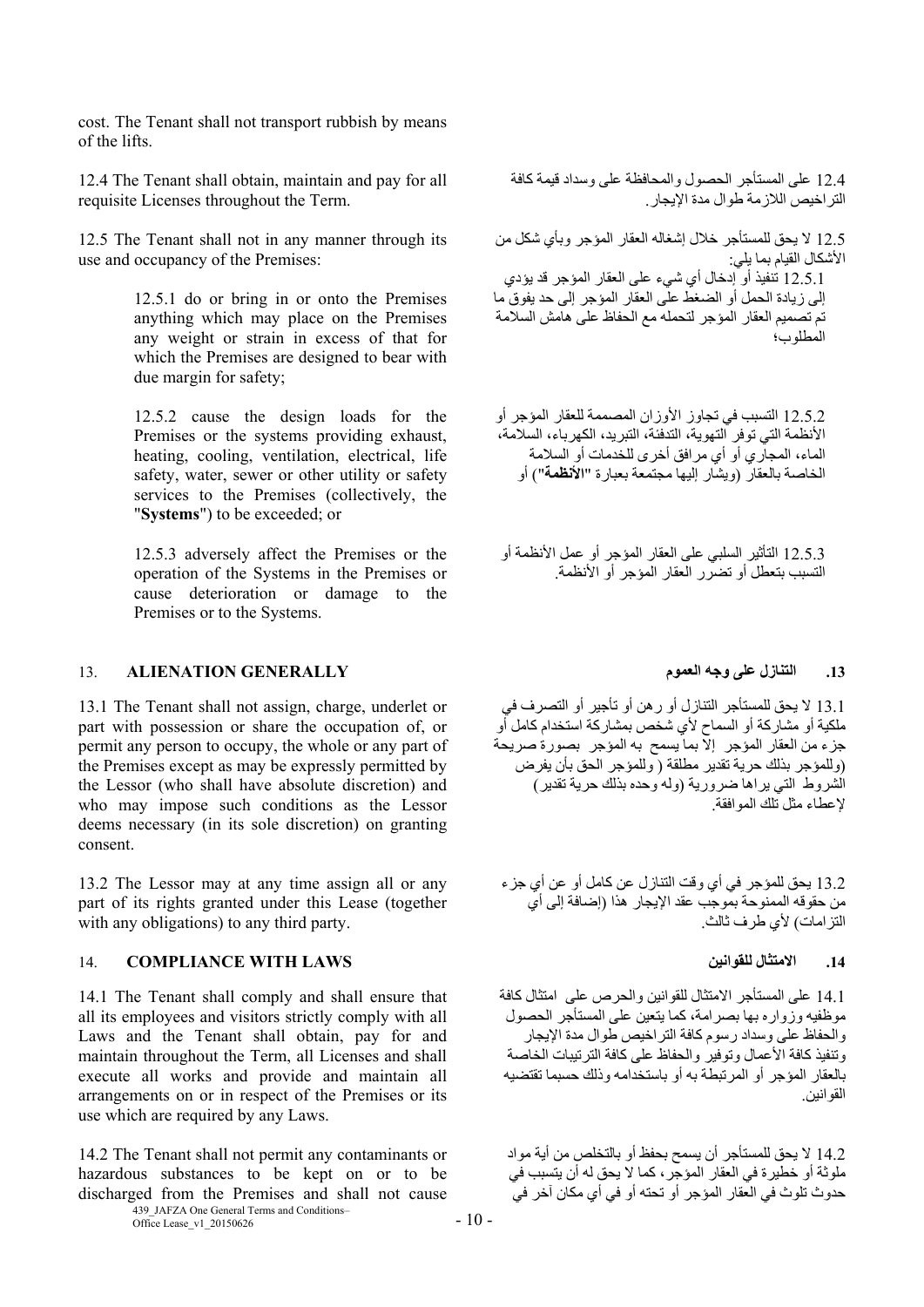contamination or pollution at or under the Premises .الحرة المنطقة or anywhere within the Free Zone.

# **.15 أحكام التأمين PROVISIONS INSURANCE** 15.

15.1 The Lessor shall insure, subject to such terms and conditions as may be contained in any policy taken out by the Lessor:

- 15.1.1 the LOB in its full reinstatement value against loss or damage by the Insured Risks;
- and
- 15.1.3 property owner's liability and such other insurances as the Lessor may, from time to time, deem necessary to effect.

15.2 If the Premises or the LOB or any part of it shall be damaged or destroyed so as to render the Premises unfit for use and occupation or inaccessible and the policy of insurance in respect of Insured Risks shall not have been vitiated or payment of any policy monies refused in consequence of some act or default of the Tenant, Occupier, its servants or agents, either:

> 15.2.1 the Rent or a fair proportion of the Rent according to the nature and extent of the damage sustained, shall not be payable until the Premises or the part damaged or destroyed shall be again rendered fit for use and occupation and accessible or until the expiration of the loss of Rent insurance (whichever is the earlier); or

> 15.2.2 if in the reasonable opinion of the Lessor, reinstatement of the Premises would be (a) impractical or impossible for physical or legislative reasons or (b) economically unsound, then the Lessor may determine this Lease by giving to the Tenant not less than one (1) month's written notice and in that event the Lessor shall be entitled to retain the whole of the insurance policy monies.

15.3 The Tenant shall not do, or omit to do anything which could cause any policy of insurance covering the Premises or any area within the Free Zone to become wholly or partly void or voidable or anything whereby any abnormal premium may become payable in respect of the policy, unless the Tenant has

> 439 JAFZA One General Terms and Conditions–  $\frac{435}{201}$  Office Lease\_v1\_20150626 - 11 -

15.1 يجب على المؤجر ، تبعاً للأحكام والشروط الواردة في أية بوليصة تأمين يحصل عليھا ، أن يؤمن ما يلي: 15.1.1 مبنى المكاتب بالقيمة الكاملة إلعادته إلى حالته التي كان عليھا في حال وقوع خسارة أو ضرر نتيجة للمخاطر ّ المؤمنة؛ و 15.1.2 the loss of the Rent for one (1) year; و واحدة؛ سنة لمدة األيجار بدل خسارة 15.1.2

> 15.1.3 حماية مالك العقار وغيرھا من بنود التأمين التي يرى المؤجر ضرورة تفعيلھا من وقت آلخر فيما يتعلق بالتحسينات.

15.2 في حال تضرر أو تلف العقار المؤجر أو مبنى المكاتب أو أي جزء منه بحيث يصبح العقار المؤجر غير قابل لالستخدام أو اإلشغال أو كان من الصعب الوصول إليه، وفي حال عدم خفض قيمة التعويض المستحقة فيما يتعلق بالأخطار ۖ المؤمّنة أو رفض سداد أي تعويضات بموجب تلك البوليصة بسبب تصرف أو خرق صدر عن المستأجر أو القاطن أو أي من العاملين لديه أو وكالئه، فإما:

15.2.1 لا يكون بدل الإيجار ، أو الجزء العادل منه وفقاً لطبيعة رمدي الضرر المتكبَد، واجب التسديد: إما إلى أن يصبح العقار المؤجر أو الجزء الذي تلف أو تضرر فيه قابلاً من جديد للاستخدام واإلشغال وباإلمكان الوصول إليه؛ أو حتى نھاية مدة التأمين ضد خسارة الإيجار (أيها جاء أولاً)؛ أو

15.2.2 إذا رأى المؤجر حسب اعتقاده المنطقي ، أن إعادة العقار المؤجر إلى حالته الأصلية (أ) غير عملي أو مستحيل لأسباب بنيوية أو قانونية، أو (ب) غير ذي جدوى اقتصادية، يجوز للمؤجر عندھا إنھاء ھذا اإليجار من خالل إرسال إخطار خطي مسبق للمستأجر ال تقل مدته عن الشھر، وفي تلك الحالة، يكون للمؤجر الحق في االحتفاظ بكامل التعويضات المستحقة بموجب بوليصة التأمين.

15.3 ال يحق للمستأجر القيام بأعمال أو االمتناع عن القيام بأعمال بطريقة قد يتسبب بفعله أو بامتناعه ھذا بإبطال كامل أو أي جزء من بوليصة تأمين حصل عليھا المؤجر لتغطية العقار المؤجر أو أي مساحة داخل المنطقة الحرة، أو أي شيء قد يتسبب في فرض قسط تأمين غير اعتيادي فيما يتعلق بتلك البوليصة، إال إذا كان المستأجر قد أخطر المؤجر مسبقاً ووافق على تسديد قسط التأمين المرتفع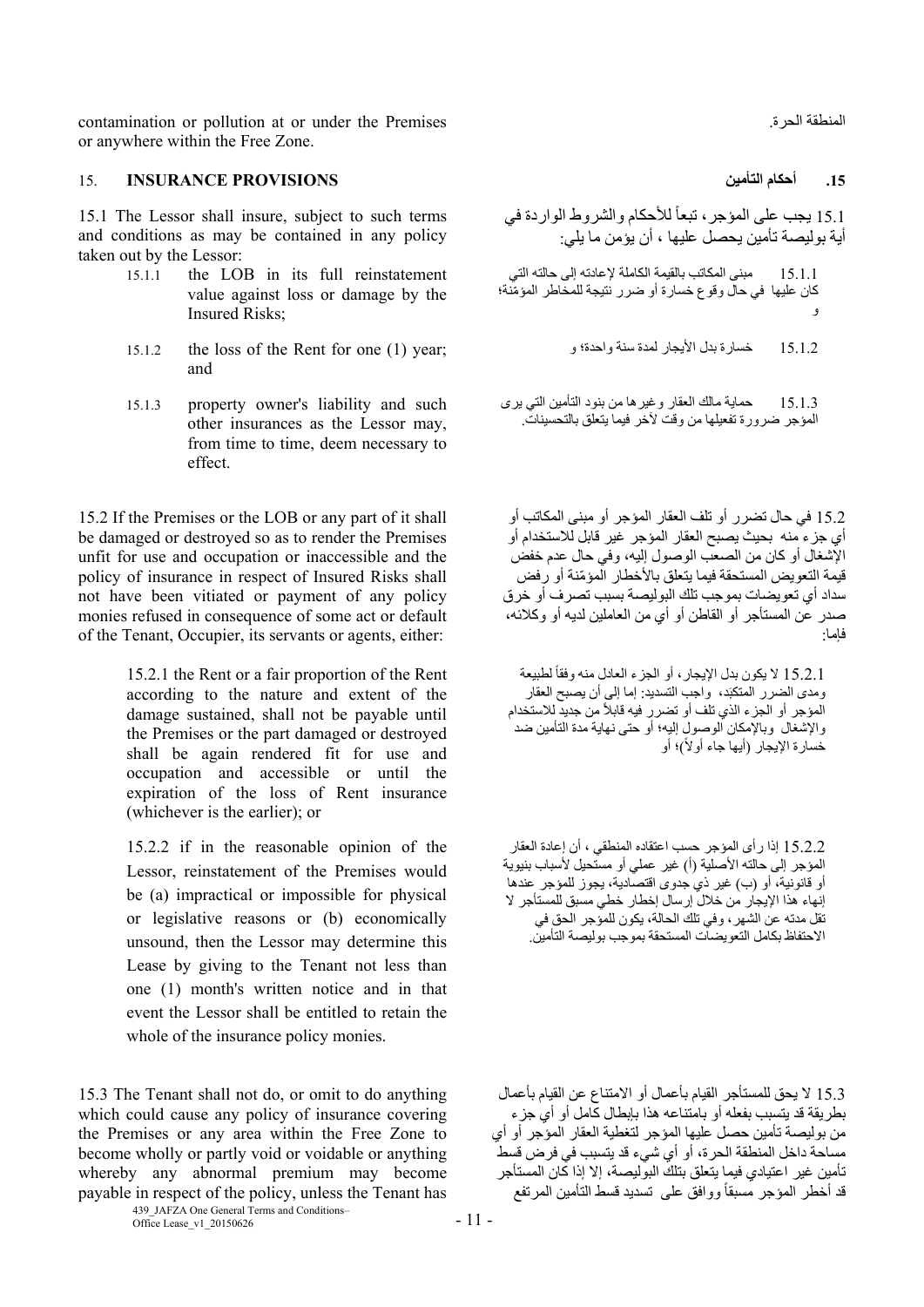previously notified the Lessor and agreed to pay the increased premium and the Tenant shall pay to the Lessor on written demand all expenses incurred by the Lessor in renewing any such policy.

# **.16 رسوم الخدمة CHARGES SERVICE** 16.

Subject to the Tenant paying the Service Charges, the Lessor shall keep the LOB and the Common Areas in good repair and condition (fair wear and tear excepted).

# 17. **DEFAULT OF TENANT المستأجر إخفاق .17**

17.1 Without prejudice to any other right contained in this Lease or otherwise available to the Lessor, on or at any time after the happening of any of the events mentioned in Clause 17.2, the Lessor may re-enter the Premises or any part of them and the Term shall then end, but without prejudice to any claim which the Lessor may have against the Tenant for any previous breach of covenant or sum previously accrued due.

17.2 The events referred to in Clause 17.1 are the :كالتالي ھي 17.1 الفقرة في إليھا المشار األحداث 17.2 following:

17.2.1 if the Rents or any part of them shall be unpaid for thirty (30) days after becoming payable (whether formally demanded or not); or

17.2.2 if any of the covenants by the Tenant contained in this Lease shall not be performed and observed; or

17.2.3 if the Tenant, for the time being, (being a body corporate or a partnership) enters into liquidation (whether compulsory or voluntary) or takes any steps to wind itself up or if an individual, becomes bankrupt or makes an arrangement or composition with his creditors.

17.3 If the Lessor terminates this Lease, then all sums paid by the Tenant to the Lessor shall be forfeited and the Lessor (or its authorised agent) shall have the lawful right and entitlement to enter the Premises and repossess the Premises and take possession of all property therein and to let the Premises to others. The Lessor has no right to dispose and/or sell off the property found in the Premises (which belongs to the Tenant) and take the proceeds for itself unless the Tenant owes the Lessor any money, rental, damages or compensation which is due but not paid, then the Lessor may only deduct such amount which

فيما يتعلق ببوليصة التأمين التي حصل عليھا المؤجر لتغطية أي مساحة داخل المنطقة الحرة، ويكون على المستأجر تسديد كافة المصاريف التي تحملھا المؤجر لتجديد تلك البوليصة بمجرد استالم طلب خطي بالتسديد من المؤجر.

تبعاً لقيام المستأجر بسداد رسوم الخدمة، يقوم المؤجر بالحفاظ على مبنى المكاتب والمساحات المشتركة داخل المنطقة الحرة بحالة جيدة (مع القبول بالتلف والبلى المعتاد).

17.1 يحق للمؤجر، دون االنتقاص من أي حقوق أخرى متضمنة في ھذا اإليجار أو أي حقوق أخرى متاحة للمؤجر، أو في حال وقوع أي من األحداث المنصوص عليھا في الفقرة ،17.2 دخول العقار المؤجر أو أي جزء منه وتعتبر مدة اإليجار قد انتھت في حينه، ودون الانتقاص أيضاً من أي مطالب قد تكون لدى المؤجر في مواجھة المستأجر بخصوص أي خروقات أو مبالغ مستحقة سابقاً من المستأجر

17.2.1 إذا بقيت اإليجارات أو أي جزء منھا غير مدفوعة لمدة ثلاثين (30) يوماً من استحقاقها (سواء تمت المطالبة بدفعها رسمياً أم ال)؛ أو

> 17.2.2 إذا لم يتم تنفيذ أو االلتزام بأي من التزامات المؤجر المنصوص عليھا في ھذا اإليجار؛ أو

17.2.3 إذا دخل المستأجر )في حال كونه كياناً مؤسسياً أو شراكة) في تصفية (سواء إلزامية أو طوعية) أو قام بأي خطوات لحل نفسه، أو في حال أصبح الفرد مفلساً أو قام باتخاذ تدابير أو دخل في اتفاقات مع دائنيه.

17.3 إذا ما قام المؤجر بإنھاء ھذا اإليجار، ال يعود للمستأجر حق في أي دفعات مسددة من قبله للمؤجر، ويكون للمؤجر (أو وكيله المخول) حق دخول العقار المؤجر وحيازة كافة الممتلكات الموجودة بداخله وتأجيره للغير . ال يحق للمؤجر التخلص من و/أو بيع الممتلكات التي يعثر عليها داخل العقار المؤجر (والتي تعود<br>للمستأجر) وأخذ عوائد ذلك البيع لنفسه إلا إذا كان المستأجر مديناً للمؤجر بأية مبالغ أو ببدل إيجار أو بتعويض عن عطل أو ضرر مستحق ولم يتم سداده، وعندھا يحق للمؤجر حسم قيمة ذلك المبلغ المساوي لحقوقه فقط ويتم إرجاع الفائض للمستأجر.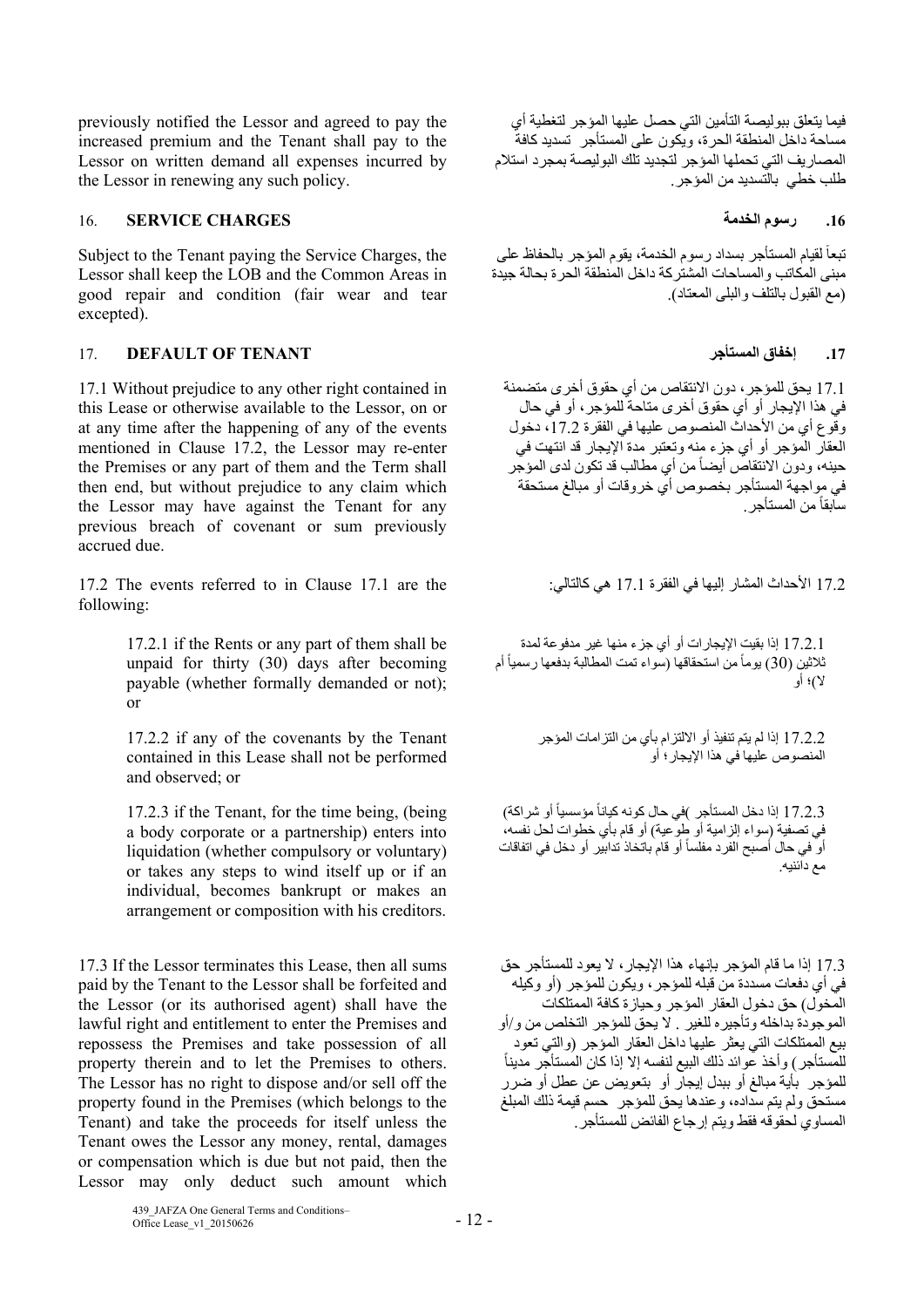corresponds its rights and the Tenant's liability and the balance must be returned to the Tenant.

# **.18 التمتع الھادىء ENJOYMENT QUIET** 18.

The Lessor covenants with the Tenant that the Tenant, paying the Rents and performing and observing the covenants on the part of the Tenant contained in this Lease, shall and may peaceably hold and enjoy the Premises during the Term without any interruption by the Lessor or any person lawfully claiming through or under it.

# **.19 إعفاء من االلتزامات الضمنية المفروضة من قبل المؤجر COVENANTS IMPLIED OF EXCLUSION** 19. **BY LESSOR**

Any covenants on the part of the Lessor which would otherwise be implied by Law are hereby expressly excluded to the extent that the Law allows.

# **.20 التعويض INDEMNITY** 20.

Within fourteen (14) days of written demand, the Tenant shall keep the Lessor fully indemnified from and against all actions, proceedings, claims, demands, actual losses, actual costs, actual expenses, actual damages and liability ("**Costs**") arising in any way directly or indirectly out of:

- 20.1.1 any act, omission, neglect or default of the Tenant or any persons in the Premises expressly or impliedly with the Tenant's authority; or
- 20.1.2 any breach of any covenant by the Tenant contained in this Lease; or
- 20.1.3 the Tenant's failure to obtain any requisite consent, permit or Licence, or in failing to comply with the Laws; or
- 20.1.4 any accident, loss or damage to person or property in or on the Premises; or
- 20.1.5 contemplation of, the preparation and service of all notices and schedules relating to any wants of repair, whether served during or after the expiration of the Term; or

20.1.6 any breach of the Laws for which the Lessor incurs any Costs, the operation of the Deposit (if applicable) the recovery or attempted recovery of arrears of Rents or other sums due from the Tenant, or in procuring the remedying of the breach of any covenant by the Tenant; or

يتعھد المؤجر للمستأجر أنه حال سداد المستأجر لبدل اإليجار وتنفيذه والتزامه بكافة التزاماته المنصوص عليھا في ھذا اإليجار، فسوف يكون للمستأجر حق التمتع الھادئ بالعقار المؤجر طوال فترة اإليجار دون أي تدخل من المؤجر أو أي شخص آخر يطالب بأي مطالب قانونية من خالل أو بتوجيھات من المؤجر.

كل التعهدات التي ينص عليها القانون ضمناً على عاتق المؤجر تعتبر مستثناة ھنا بالقدر الذي يسمح به القانون.

بنعين على المستأجر، وخلال أربعة عشر (14) بوماً من استلام طلب خطي، حماية وتعويض المؤجر من وضد كافة الدعاوى واإلجراءات القانونية والمطالب والخسائر والتكاليف والمصاريف واألضرار والمسؤوليات الفعلية ("**التكاليف**") الناشئة بأي شكل مباشر أو غير مباشر عن كل من:

20.1.1 أي تصرف أو إغفال أو إھمال أو تخلف يصدر عن المستأجر أو عن أشخاص في العقار المؤجر تصرفوا صراحة أو ضمناً بتخويل من المستأجر ؛ أو

20.1.2 أي نقض ألي من تعھدات المستأجر المنصوص عليھا في عقد اإليجار ھذا؛ أو

20.1.3 إخفاق المستأجر في الحصول على موافقة أو إذن أو ترخيص ما مطلوب، أو اإلخفاق في التقيد بالقوانين؛ أو

20.1.4 أي حادث أو خسارة أو ضرر يصيب األشخاص أو الممتلكات في أو على العقار المؤجر؛ أو

20.1.5 تحضير وإعداد وتسليم كافة اإلخطارات والجداول المتعلقة بأي حاجة للتصليح سواء تم تسليمھا أثناء أو بعد انتھاء مدة اإليجار؛ أو

20.1.6 أي خرق للقوانين ينتج عنھا ُّ تحمل المؤجر ألي تكاليف، أو استخدام مبلغ التأمين (حسب مقتضى الحال) السترداد أو محاولة استرداد متأخرات اإليجار أو مبالغ أخرى مستحقة من المستأجر، أو من أجل معالجة أي خرق ألي التزام من التزامات المستأجر؛ أو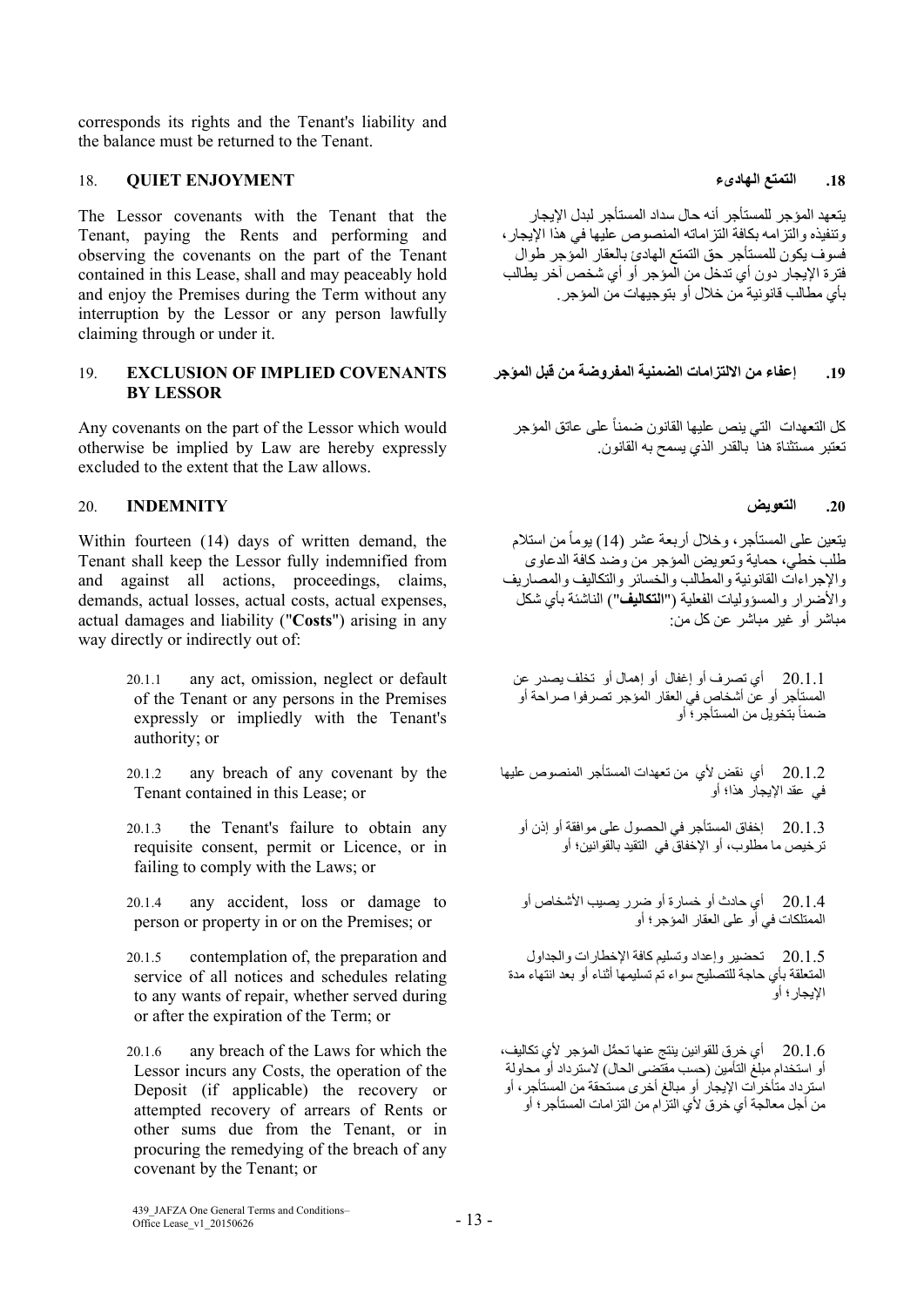- 20.1.7 any application for consent required by this Lease (including management fees) whether or not it is granted or in responding to any request made by the Tenant; or
- 20.1.8 any liability of the Lessor to third parties by reason of breach by the Tenant of its obligations in this Lease; or
- 20.1.9 the early termination of this Lease due to default by the Tenant.

### **.21 اإلقرارات REPRESENTATION** 21.

21.1 The Tenant represents, warrants and acknowledges that this Lease has not been entered into in reliance, wholly or partly, on any statement or representation made by, or on behalf of, the Lessor, except any such statement or representation that is expressly set out in this Lease.

21.2 يقر كل من الأطراف ويؤكد ما يلي: : :the Parties acknowledge and confirm that:

21.2.1 the relevant internal procedures applicable to it entering into this Lease have been satisfied and the Parties have the capacity and power to enter into this Lease.

21.2.2 there has been no bad faith, fraud, coercion, duress or undue influence on the part of any of the Parties, their respective directors, employees, agents and advisers in entering into this Lease.

### **.22 إعالم الجھات الحكومية GOVERNMENT TO REPORTING** 22. **RELATED ENTITIES**

From time to time, the Lessor is required to provide information relating to leases and tenants of the Free Zone to Government Related Entities for the purposes of statistical analysis. The Tenant hereby consents to any information from this Lease being made available to any Government Related Entity for the purposes of statistical analysis or any ancillary purpose.

### **.23 اإلخطارات NOTICES** 23.

23.1 Notices, statements and other communications to be given under the terms of this Lease shall be in English, in writing and delivered (i) by hand against receipt, (ii) by certified or registered mail, postage prepaid, return receipt requested, (iii) by reputable

20.1.7 أي طلب للحصول على موافقة يستوجبه عقد اإليجار ھذا (بما في ذلك رسوم اإلدارة) سواء تم أو لم يتم الحصول على تلك الموافقة، أو من أجل االستجابة ألي من طلبات المستأجر؛ أو

20.1.8 أي التزام يتحمله المؤجر تجاه طرف ثالث بسبب نقض المستأجر اللتزاماته المنصوص عليھا في عقد اإليجار ھذا؛ أو

20.1.9 الإنهاء المبكر لعقد الإيجار هذا بسبب أي تخلّف من قبل المستأجر.

21.1 يقر المستأجر ويتعھد ويصرح بأنه لم يقم بإبرام ھذا اإليجار اعتماداً على أي تصريحات أو إفادات صدرت من قبل أو نيابة عن المؤجر، سواء بشكل كلي أو جزئي، ما عدا التصريحات أو اإلفادات التي ورد ذكرھا صراحة في ھذا اإليجار.

21.2.1 تم استيفاء كافة اإلجراءات الداخلية الخاصة بكل من الأطراف للدخول في هذا الإيجار وبأن لكل من الأطراف الأهلية والصالحية للدخول في ھذا اإليجار.

21.2.2 لم تكن ھناك سوء نية أو احتيال أو ضغط أو تأثير غير مطلوب مارسه أي من األطراف، أو أي من مديريھم أو موظفيھم أو وكالءھم أو مستشاريھم من أجل الدخول في ھذا اإليجار.

يتعين على المؤجر، من وقت آلخر، تقديم معلومات تتعلق باإليجارات وبالمستأجرين في المنطقة الحرة إلى جھات حكومية ألغراض التحليل اإلحصائي. يوافق المستأجر بموجب على تقديم أية معلومات واردة في عقد اإليجار ھذا إلى أية جھة حكومية ألغراض التحليل اإلحصائي أو أية أغراض أخرى متعلقة به.

23.1 يتم إرسال كافة اإلخطارات والبيانات والمراسالت األخرى المنصوص عليھا في ھذا اإليجار كتابة باللغة اإلنجليزية وتسليمھا إما (1) باليد مع وصل باالستالم أو (2) بواسطة البريد المسجل، المدفوعة تكلفته مسبقاً مع طلب العلم بالوصول أو (3) بواسطة شركة دولية معروفة للبريد السريع مع توفر خاصية تتبع الرسالة أو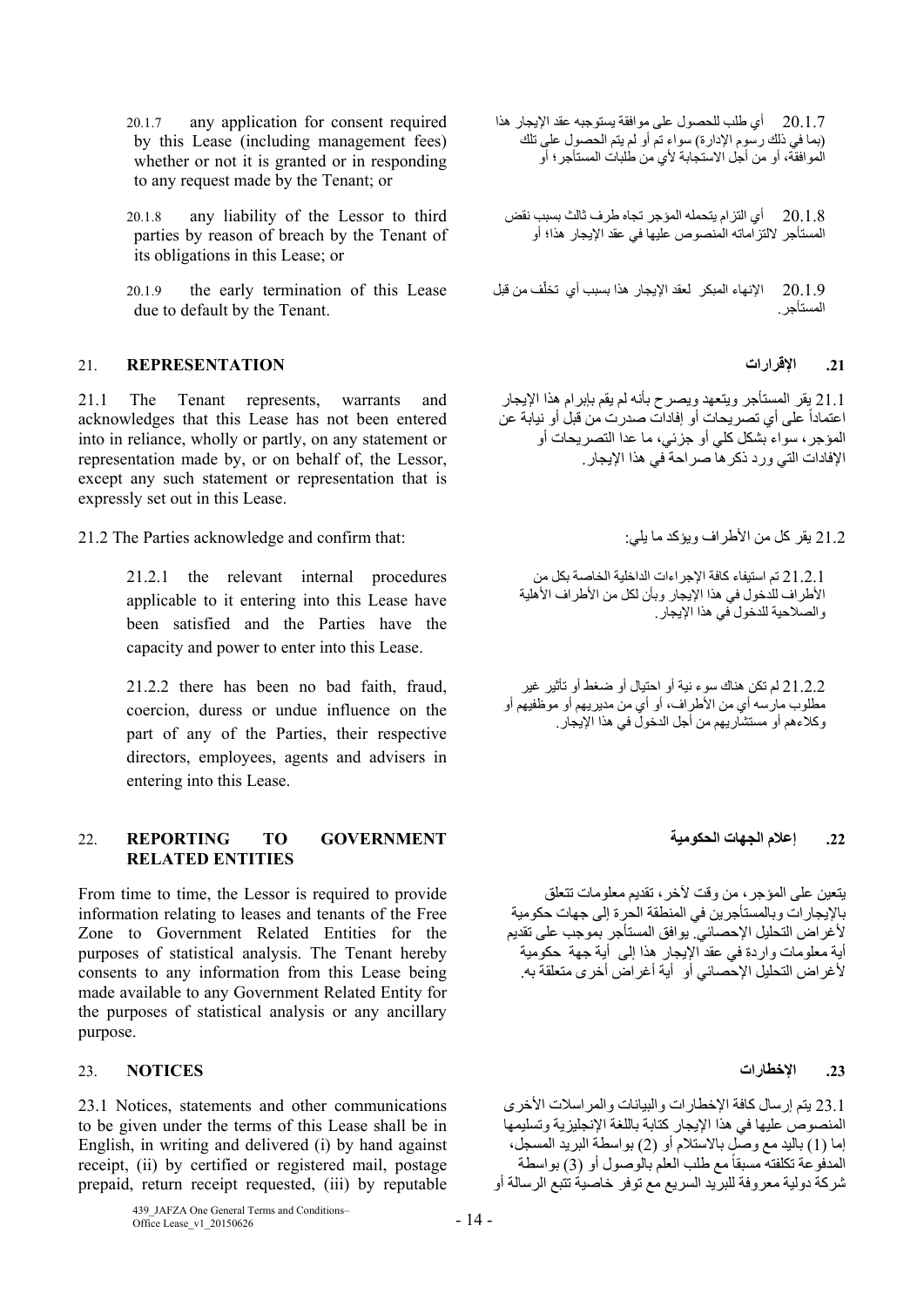overnight international courier service with package tracking capability, or (iv) to the Tenant only, by email with delivery receipt, addressed to the Parties as follows:

> 23.1.1 the Tenant's postal address or e-mail address, as appropriate, as given on the Lease Agreement;

> 23.1.2 Jebel Ali Free Zone FZE, P.O. Box 16888, Dubai, United Arab Emirates,

or at such other address as is from time to time designated by the Party receiving the notice.

23.2 Any notice that is delivered by mail or reputable overnight international courier service shall be deemed received when delivery is received or refused, as the case may be. Additionally, notices may be given by facsimile transmission, provided that an original copy of such transmission shall be delivered to the addressee by reputable overnight international courier service by no later than the third day following such transmission. Facsimiles and emails shall be deemed delivered (i) on the date of such transmission if sent during the receiving Party's normal business hours or (ii) on the next succeeding day on which the receiving Party is normally open for business if not sent during the receiving Party's normal business hours.

### **.24 بطالن بعض األحكام CERTAIN OF INVALIDITY** 24. **PROVISIONS**

If any term of this Lease or the application of such term to any person or circumstances shall to any extent be invalid or unenforceable, the same shall be severable and the remainder of this Lease or the application of such term to persons or circumstances other than those as to which it is held invalid or unenforceable shall not be affected by such invalidity or unenforceability and each term and provision of this Lease shall be valid and be enforced to the fullest extent permitted by Law.

### **.**25 **قيمة التأمين DEPOSIT** 25.

Where the Parties have agreed that a Deposit will be paid by the Tenant (by completing part 1.8 of the Lease Agreement, the Parties shall comply with the term of SCHEDULE 3 in relation to drawing on and replenishment of the Deposit.

(4) للمستأجر فقط من خالل البريد اإللكتروني مع طلب تأكيد الوصول، وذلك على عناوين األطراف وھي كالتالي:

23.1.1 العنوان البريدي أو البريد الإلكتروني للمستأجر، وفقاً لما ھو مالئم، كما ھو مذكور في اتفاقية اإليجار؛

23.1.2 المنطقة الحرة بجبل علي م.م.ح. ص.ب. رقم ،16888 دبي، اإلمارات العربية المتحدة.

أو على أي عنوان آخر يحدده الأطراف المعنيون من وقت لآخر الستالم اإلخطارات.

23.2 يعتبر أي إخطار أرسل بواسطة البريد أو شركة دولية معروفة للبريد السريع مستلماً عندما يتم تأكيد أو رفض الاستلام، حسب مقتضى الحال . كما يمكن إرسال اإلخطارات بواسطة الفاكس، بشرط تسليم نسخة أصلية من ذلك اإلخطار إلى المرسل إليه بواسطة شركة دولية معروفة للبريد السريع خالل فترة ال تزيد عن ثلاثة أيام من تاريخ الإرسال بالفاكس . تعتبر الرسائل المرسلة عبر الفاكس أو البريد اإللكتروني مستلمة في (1) تاريخ اإلرسال إذا تم إرسالھا أثناء ساعات العمل االعتيادية للطرف المرسل إليه أو (2) يوم العمل التالي للطرف المرسل إليه في حال كان اإلرسال حصل خارج أوقات عمل الطرف المرسل إليه االعتيادية.

في حال أصبح أي من بنود عقد الإيجار هذا باطلأ أو لم يعد سارياً بالنسبة ألي شخص أو ظرف، فإن ھذا البطالن أو عدم قابلية النفاذ يكون بمعزل عن باقي بنود عقد اإليجار ھذا والتي لن تتأثر بالبطالن أو بعدم قابلية النفاذ وتبقى أحكام وشروط ھذا اإليجار الأخرى سارية ونافذة على الأشخاص والظروف إلى أقصى حد يسمح به القانون.

حيث اتفق الأطر اف على سداد مبلغ التأمين من قبل المستأجر (من خلال استكمال الجزء 8.8 من اتفاقية الإيجار )، فان على الأطر اف االلتزام بأحكام الجدول 3 فيما يتعلق بسحب قيمة التأمين وإعادتھا.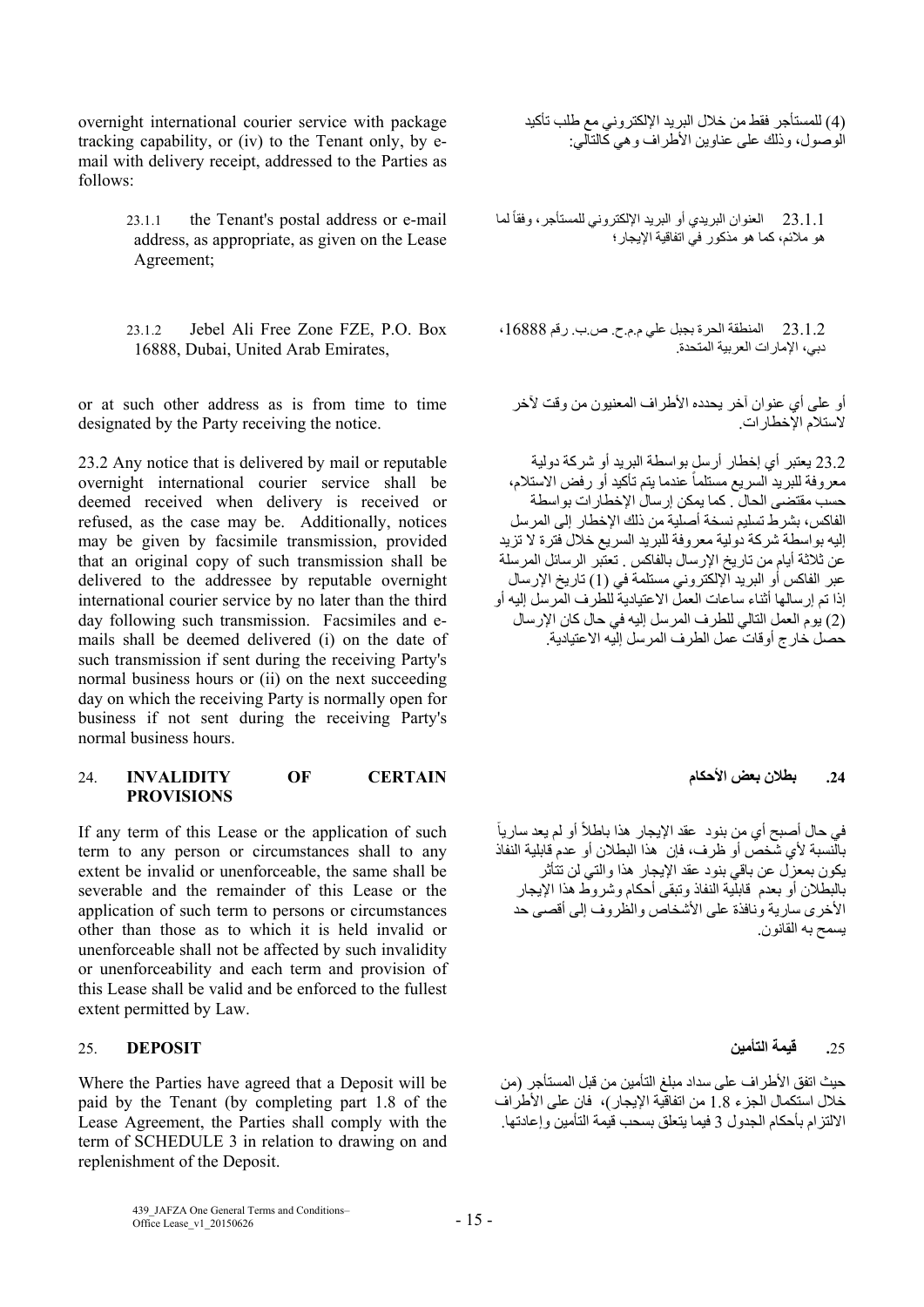### **.**26 **تجديد عقد اإليجار RENEWAL LEASE** 26.

26.1 Not less than three (3) months prior to the Expiry Date, the Tenant shall notify the Lessor if it wishes to renew this Lease (the "**Tenant's Notice**"). If the Lessor wishes to renew this Lease it will notify the Tenant as soon as possible on receipt of the Tenant's Notice but in any event prior to the Expiry Date and the Parties will diligently negotiate the terms of the new lease. This Lease shall be renewed on mutual agreement of the Parties on such terms as may be agreed between the Parties (the "**Renewal Lease**") save as to the amount of Rent ("**New Rent**"). which shall be determined by the Lessor.

26.2 In the event that the Tenant has indicated that it wishes to renew this Lease although the Renewal Lease has not been executed and the Tenant continues to occupy the Premises after the Expiry Date, the Parties hereby understand, acknowledge and agree that the following provisions shall apply:

> 26.2.1 the terms of this Lease shall be automatically deemed to continue on the Expiry Date until the terms of the Renewal Lease have been agreed between the Parties;

> 26.2.2 the Lessor hereby objects to the Tenant occupying the Premises on the same terms of the Lease and the Tenant hereby warrants that it agrees that the Lease shall not be renewed automatically on the same terms;

> 26.2.3 the New Rent, Service Charges and Supplementary Rent shall apply during any such period and shall be paid in accordance with the payment requirements existing immediately preceding the Expiry Date; and

> 26.2.4 the Parties shall negotiate the terms of the Renewal Lease with a view to execution of the Renewal Lease as soon as practicable after the Expiry Date.

26.3 Where the Tenant indicates that it does not wish to renew the Lease or it does not serve the Tenant's Renewal Notice, the Tenant shall vacate the Premises prior to 11:00 (a.m.) on the Expiry Date and hand over vacant possession of the Premises in accordance with Clause 8.

26.4 Time shall be of the essence in relation to this 26. المادة لھذه بالنسبة أھمية ذو الزمن يعتبر 26.4 Clause 26.

26.1 يقوم المستأجر بإخطار المؤجر برغبته في تجديد اإليجار خالل ما ال يقل عن ثالثة (3) أشھر قبل تاريخ االنتھاء ("**اإلخطار الخاص بالمستأجر**"). إذا رغب المؤجر بتجديد اإليجار، فسوف يقوم بإخطار المستأجر بأقرب وقت ممكن بعد استالم اإلخطار الخاص بالمستأجر، وفي أي حال قبل تاريخ االنتھاء، وسيقوم األطراف بمناقشة شروط اإليجار الجديد بعناية . يتم تجديد عقد اإليجار ھذا بناء على موافقة كافة األطراف ("**عقد اإليجار الجديد**") إال فيما يتعلق ببدل اإليجار ("**بدل اإليجار الجديد**") والذي سيتم تحديده من قبل المؤجر.

26.2 في حال أشار المستأجر إلى رغبته بتجديد ھذا اإليجار على الرغم من عدم توقيع اإليجار الجديد واستمر المستأجر بشغل العقار المؤجر بعد تاريخ الانتھاء، فقد تفاهم الأطراف واتفقوا وأقروا على سر بان الأحكام التالية·

ً ابتداء من تاريخ ُعتبر مدة ھذه االتفاقية قد ُجّددت تلقائيا 26.2.1 ت االنتھاء حتى يتم االتفاق على شروط اإليجار الجديد فيما بين األطراف؛

26.2.2 يعترض المؤجر على شغل المستأجر للعقار المؤجر بنفس ثىروط الإيجار ويقر المستأجر بأن الإيجار لن يتجدد تلقائياً بنفس الشروط؛

26.2.3 يسري اإليجار الجديد والرسوم ورسوم الخدمة أثناء تلك الفترة وسيتم سدادها وفقاً لمتطلبات الدفع التي كانت متبعة قبل تاريخ االنتھاء مباشرة؛ و

26.2.4 يقوم األطراف بمناقشة شروط اإليجار الجديد بنية تنفيذ الإيجار الجديد بأقرب وقت ممكن عملياً بعد تاريخ الانتهاء

26.3 في حال أشار المستأجر إلى عدم رغبته بتجديد اإليجار أو في حال عدم قيامه بإرسال إخطار التجديد الخاص بالمستأجر، يتعين على المستأجر إخالء العقار المؤجر قبل الساعة الحادية عشر صباحاً بتاريخ الانتهاء وتسليم العقار فارغاً وفقاُ للمادة .8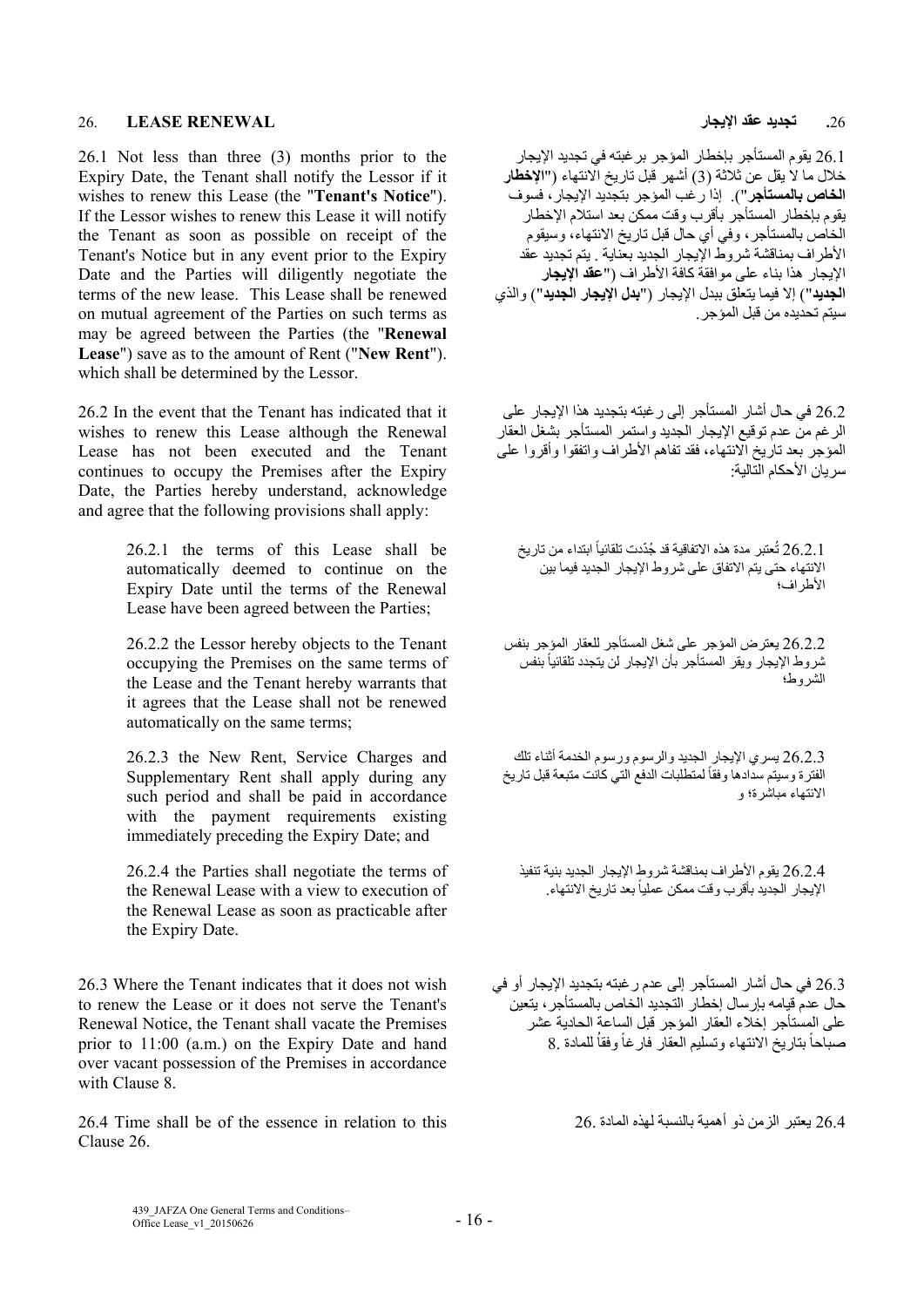### **.**27 **بنود متنوعة MISCELLANEOUS** 27.

The Tenant shall permit the Lessor and its agents to view the Premises in connection with any re-letting of the Premises.

The Lessor may in its sole discretion determine the rental rates of different premises within the Free Zone.

The Tenant shall not object to or seek to prevent or delay in any way the refurbishment or redevelopment of, or any alterations to, the Common Areas, and/or the LOB and/or any Adjoining Property by the Lessor and the Tenant shall have no right of compensation for any interference which may be caused by such refurbishment or redevelopment in so far as the Law allows.

In so far as the Law allows, the Lessor shall not be liable to the Tenant for any loss, damage or inconvenience, which may be caused by reason of:

> 27.4.1 temporary interruption of services during periods of inspection or repair;

> 27.4.2 breakdown of or defect in any plant and machinery, services or Conduits; or

27.4.3 األحداث الخارجة عن السيطرة المعقولة للمؤجر. of control reasonable the beyond events 27.4.3 the Lessor.

27.5.1 If any of the Tenant's property remains in the Premises following the Expiry Date (or earlier termination of the Lease) the Lessor may, as the agent of the Tenant, sell such property and hold the proceeds of sale, after deducting the costs and expenses of removal, storage and sale and any Rents or other sums due to it, to the order of the Tenant.

27.5.2 The Tenant shall keep the Lessor indemnified against any liability incurred by it to any third party whose property has been sold by the Lessor in the bona fide mistaken belief (which is to be presumed unless the contrary be proved) that it belonged to the Tenant and was liable to be dealt with as such under this sub-clause.

Failure by either Party on any occasion to insist upon observance or performance by the other Party of any

439\_JAFZA One General Terms and Conditions-<br>Office Lease\_v1\_20150626 - 17 -

27.1 **Re-letting of the Premises العقار تأجير إعادة** 27.1 يسمح المستأجر للمؤجر ووكالئه بمعاينة العقار بھدف إعادة تأجيره.

27.2 **سياسة اإليجار policy Rental** 27.2 يحق للمؤجر بناء على رغبته المطلقة أن يحدد قيمة بدل اإليجار للعقارات المختلفة الواقعة ضمن المنطقة الحرة.

27.3 **إعادة التطوير من قبل المؤجر redevelopment s'Lessor** 27.3 لن يعترض المستأجر على أو يسعى لمنع أو تأخير قيام المؤجر بإعادة تجھير أو تطوير أو تعديل أي من المساحات المشتركة و/أو مبنى المكاتب و/أو أي أمالك مجاورة، كما ال يحق للمستأجر الحصول على تعويض عن أي تدخل قد ينشأ عن إعادة التجھيز أو التطوير تلك طالما بقي ذلك ضمن حدود القانون.

27.4 اإلعفاء من المسؤولية **liability from Exemption** 27.4 لا يكون المؤجر مسؤولاً تجاه المستأجر ، وبالقدر الذي يسمح به القانون، عن أية خسارة أو ضرر أو مضايقة قد تنشأ بسبب ما يلي:

> 27.4.1 انقطاع الخدمات بصفة مؤقتة أثناء فترات الفحص أو اإلصالح؛

27.4.2 تعطل أو وجود عيوب في أي من اآلليات أو الخدمات أو الموصالت؛ أو

# 27.5 **Tenant's property المستأجر ممتلكات** 27.5 27.5.1 في حال بقاء أي من ممتلكات المستأجر في العقار بعد تاريخ االنتھاء )أو اإلنھاء المبكر لإليجار)، يحق للمؤجر، بصفته وكيلأ للمستأجر ، بيع نلك الممتلكات وحجز عوائد البيع لصالح المستأجر وذلك بعد خصم تكاليف اإلزالة والتخزين والبيع وأي بدل إيجار أو مبالغ أخرى مستحقة الدفع للمؤجر.

27.5.2 يتعھد المستأجر بحماية وتعويض المؤجر ضد أي مسؤولية تحملها في مواجهة أي طرف ثالث تم بيع ممتلكاته من قبل المؤجر<br>ظناً منه (بحسن نية ــ والتي يجب افتر اضـها إلا إذا ثبت عكس ذلك) ظناً منه (بحسن نية ــ والتي يجب افتر اضّــها إلا إذا ثبت عكس ذلك)<br>أن ملكيتها تعود للمستأجر وبالتالي كان لا بد من التعامل معها وفقاً لھذه الفقرة الفرعية.

27.6 **عدم التنازل Waiver No** 27.6 إنّ تقاعس أي من الأطراف في أي وقت عن مطالبة الطرف الآخر باتباع وااللتزام بموجباته الواردة في عقد اإليجار ھذا ال يُعد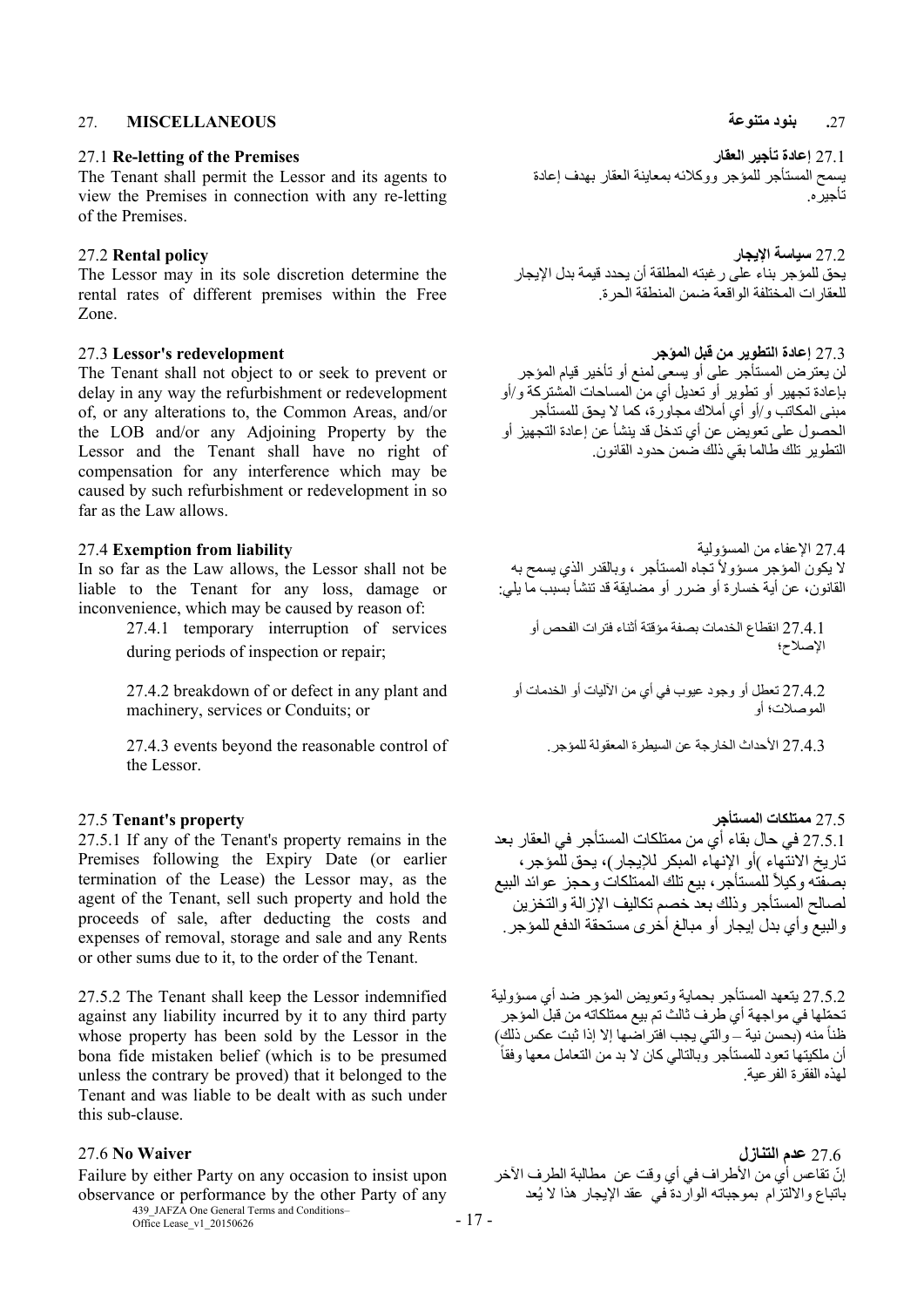obligation in this Lease does not amount to a waiver of any breach or acceptance of any variation by that Party. No waiver by either Party of any breach of any obligation or provision in this Lease express or implied operates as a waiver of another breach of the same or of any other obligation or provision of this Lease, whether express or implied. The rights and remedies under this Lease may be exercised as often as necessary and are cumulative and not exclusive of any rights or remedies provided by Law.

27.7.1 This Lease shall be governed by and construed in accordance with the Laws in force from time to time in the Free Zone and the Emirate of Dubai and the federal laws of the United Arab Emirates in so far as they are applicable.

27.7.2 Any dispute or differences between Parties arising out of this Lease shall be submitted to Dubai Courts who shall have exclusive jurisdiction.

# 27.8 **اللغة Language** 27.8

This Lease has been negotiated and drafted in the Arabic language. In the event of any dispute resolution, litigation or other formal process, the Arabic text shall prevail over any translation and be conclusive in any questions as to the meaning or interpretation thereof.

# 28 Car Park

### **License** 28.1

(a) Subject to the provisions of this clause 28 the Landlord as licensor grants to the Tenant as licensee an exclusive license to use the Car Spaces from the Commencement Date until the earlier of the Expiry Date and the date this Lease ends.

(b) The Landlord may restrict access to the Car Park:

(i) if required by any authority;

(ii) due to riots, civil disturbance or demonstrations;

(iii) due to any other cause which in the reasonable opinion of the Landlord endangers or may endanger the Car Park, the LOB or any person or property or property in the LOB; or

(iv) to carry out works necessary to repair or maintain the Car Park but the Landlord must do all things reasonably necessary to minimize the restriction to access for this

تناز لاً عن المطالبة بتصحيح أي نقض للالتزامات أو قبول بأي تغيير على يد ذلك الطرف. وال يُعتبر تنازل أي من األطراف عن المطالبة بتصحيح نقض ما لاللتزامات واألحكام الواردة في عقد اإليجار ھذا من قبل الفريق اآلخر، سواء تم التنازل بشكل ضمني أو صريح، تناز لأ عن المطالبة بتصحيح أي نقض آخر للالتزامات أو لألحكام أو ألحكام أخرى في عقد اإليجار ھذا، سواء بشكل ضمني أو صريح. إن الحقوق والتعويضات المتاحة بموجب عقد اإليجار ھذا يمكن المطالبة بھا كلما لزم األمر وھي غير حصرية ومن الممكن المطالبة بھا بصورة تراكمية مع حقوق وتعويضات أخرى ينص عليھا القانون.

27.7 **القانون الحاكم والمحاكم المختصة forum and law Governing** 27.7 27.7.1 يُنظم هذا الإيجار ويُفسر وفقاً للقوانين السارية من حين آلخر في المنطقة الحرة وإمارة دبي والقوانين االتحادية لدولة اإلمارات العربية المتحدة، حسب مقتضى الحال.

> 27.7.2 تكون محاكم دبي هي المحاكم المختصة حصرياً بالنظر في أي نزاع أو خالف بين األطراف نتيجة لھذا اإليجار.

تمت مناقشة وصياغة ھذا اإليجار باللغة العربية. في حال تسوية النزاعات أو وجود إجراءات قضائية أو أية إجراءات رسمية أخرى، فإن النص العربي يسود على أية ترجمة له ويكون ھو الحاسم في المسائل التي تتعلق بالمعنى أو بتفسير النص.

# 28 مواقف السيارات

 1-28 الترخيص (أ) مـع مراعـاة أحكـام هـذا البنـد 28 وفـي مقابـل تـأجير مواقـف الســــيارات، يمــــنح المــــؤجر – بصــــفته المــــرخص – المســــتأجر بصفته المرخص له ترخيص حصري لاستخدام مساحة مواقـف السيارات اعتبارا من تاريخ بدايـة الإيجـار حتـى تـاريخ الإنهـاء المبكر وتاريخ نهاية هذا الإيجار. (ب) يجوز أن يفرض المؤجر قيود على مواقف السيارات: ً من قبل السلطة، (1) إذا كان ذلك مطلوبا (2) بسبب أعمال الشغب والاضطرابات المدنية والمظاهرات. (3) لأي سبب آخر يكون معقول في رأي المؤجر بأنه يعرض موقــف الســـيارات أو المبنـــى أو أي شـــخص أو الممتلكــــات أو الممتلكات في المبنى إلى الخطر، أو (4) القيام بالأعمال الضرورية لإصلاح أو صيانة موقف

السيارات على أن يضطلع المؤجر بكافة الأشياء الضرورية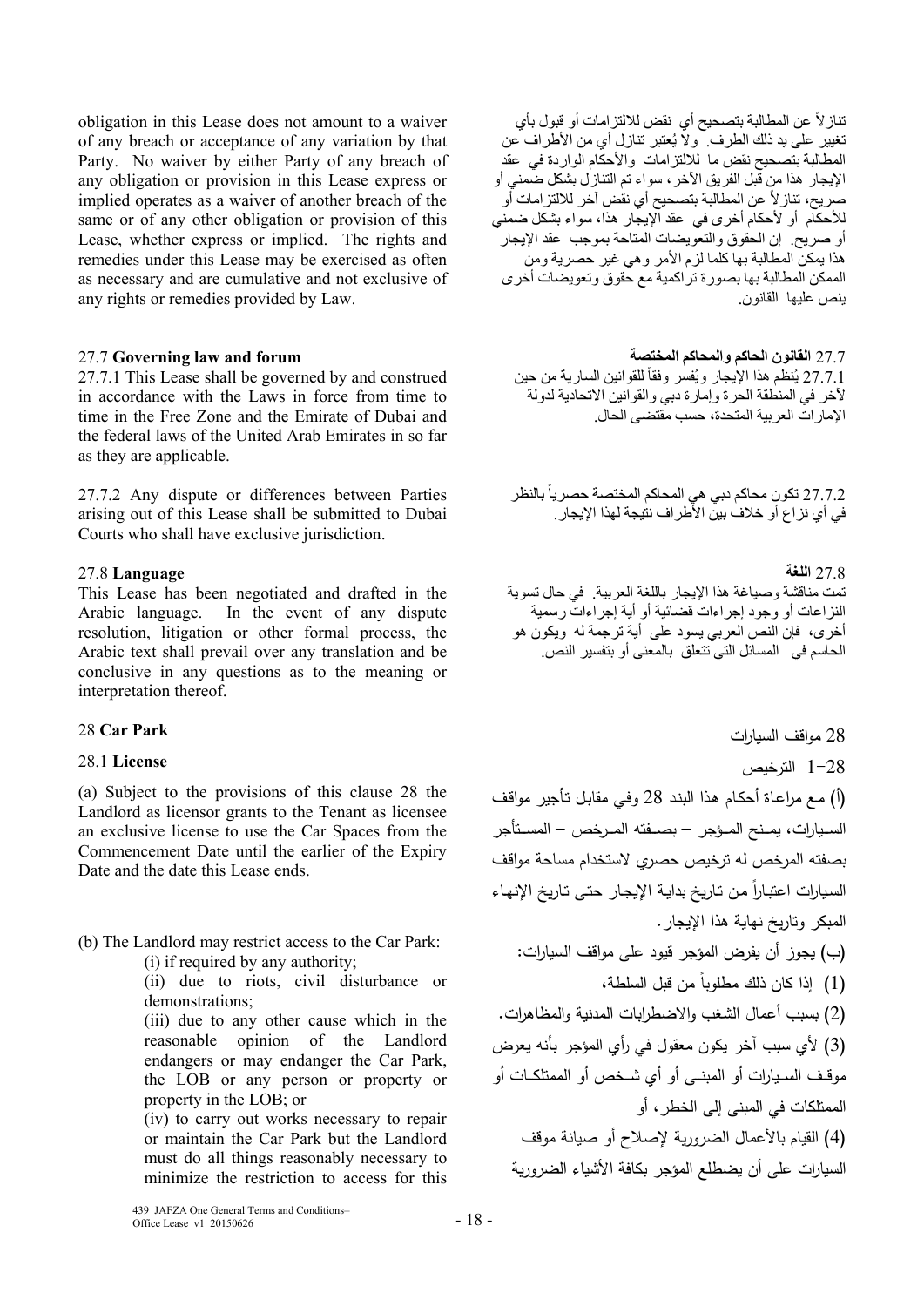### purpose.

# 28.2 **Holding over**

If the Tenant continues to occupy the Premises under Clause 26.2 this license continues until the Tenant's occupation of the Premises ends.

The Tenant:

(a) must not use the Car Spaces other than to park one car in each Car Space;

(b) must not allow any motor vehicles to remain in the Car Space for a period any longer than 24 consecutive hours without the Licensor's consent;

(c) must not cause or allow any rubbish to be placed, thrown or dropped in or about the LOB or the Car Park or bring any vehicle into the Car Park which is unsafe or which drips oil or fluid;

(d) must at all times observe any rules relating to the use of the Car Park;

(e) must comply with any law relating to the Tenant's use of the Car Spaces;

(f) must not clean, grease oil, service or wash cars in Car Park;

(g) must ensure that each user of the Car Spaces carries personal identification while in the Building on request, produces that personal identification to the Building's security personnel; and

(h) must if requested by the Landlord, promptly give to the Landlord details (including registration numbers) of the cars the Tenant will park in the Car Spaces from time to time.

### **28.4** Assignment and sub-licensing

The Tenant may: (a) assign this license to a person to whom it assigns the Lease; or

(b) sub-license the Car Spaces to a person to whom it has sub-let the Premises if that assignment of the Lease or sub –lease of the

Premises has been approved by the Landlord in accordance with clause 13.

439\_JAFZA One General Terms and Conditions–  $\frac{435}{2}$ JAFZA One General Terms and Conditions -  $19 - 19$  المعقولة للحد من القيود على الدخول لهذا الغرض.

**2-28 التسليم** 

في حال استمرار المستأجر في شغل العين المؤجرة، يستمر البند 2-26 من هذا الترخيص إلى حين انتهاء شغل المستأجر للعين المؤجرة.

# **السيارات مواقف استخدام 3-28** 28.3 **Use of the Car Spaces**

المستأجر: (أ) يجب استخدام مواقـف السـيارات لـركن سـيارة واحـدة فـي كـل موقف. (ب) عدم السماح لأي مركبة بـأن تظـل فـي الموقـف لمـدة تزيـد عن <sup>24</sup> ساعة متواصلة بدون موافقة المرخص. (ت) عدم السماح بوضع أي أوساخ أو رميها أو إلقائها فـي أو حول المبنى أو موقف السيارات أو جلب أي سـيارة إلـى موقـف السيارات تكون غير آمنة أو التي تقطر السوائل أو الزيوت. (ث) المراعــاة فــي كافــة الأوقــات لأي قواعــد تتعلــق باســتخدام مواقف السيارات. (ج) الالتــزام بــأي قــوانين تتعلــق باســتخدام المســتأجر لمواقــف السيارات (ح) عدم السماح بتقديم خدمات تغيير زيت السيارات وتنظيـف السيارات فى موقف السيارات. (خ)التأكـد مـن أن أي مســتخدم لمواقـف الســيارات يحمـل هويـة التعريـف الشخصـي أثنـاء تواجـده فـي المبنـى عنـد الطلـب علـى أن يقدم تلك الهوية إلى حراس المبنى; و ً (ز) عند الطلب من قبل المؤجر، أن يمنحه التفاصيل فورا (بما في ذلك أرقام التسجيل) والخاصة بمواقف السيارات في الموقف من ٍ وقت لآخر.

## **4-28 التنازل والترخيص من الباطن**

يجوز للمستأجر: (أ) التنــازل عــن هــذا التــرخيص لأي شــخص يتنــازل لــه عــن الإيجار، أو (ب) ترخيص موقف السيارات من الباطن لأي شخص يقوم بتأجير العين المؤجرة له من الباطن في حال موافقة المؤجر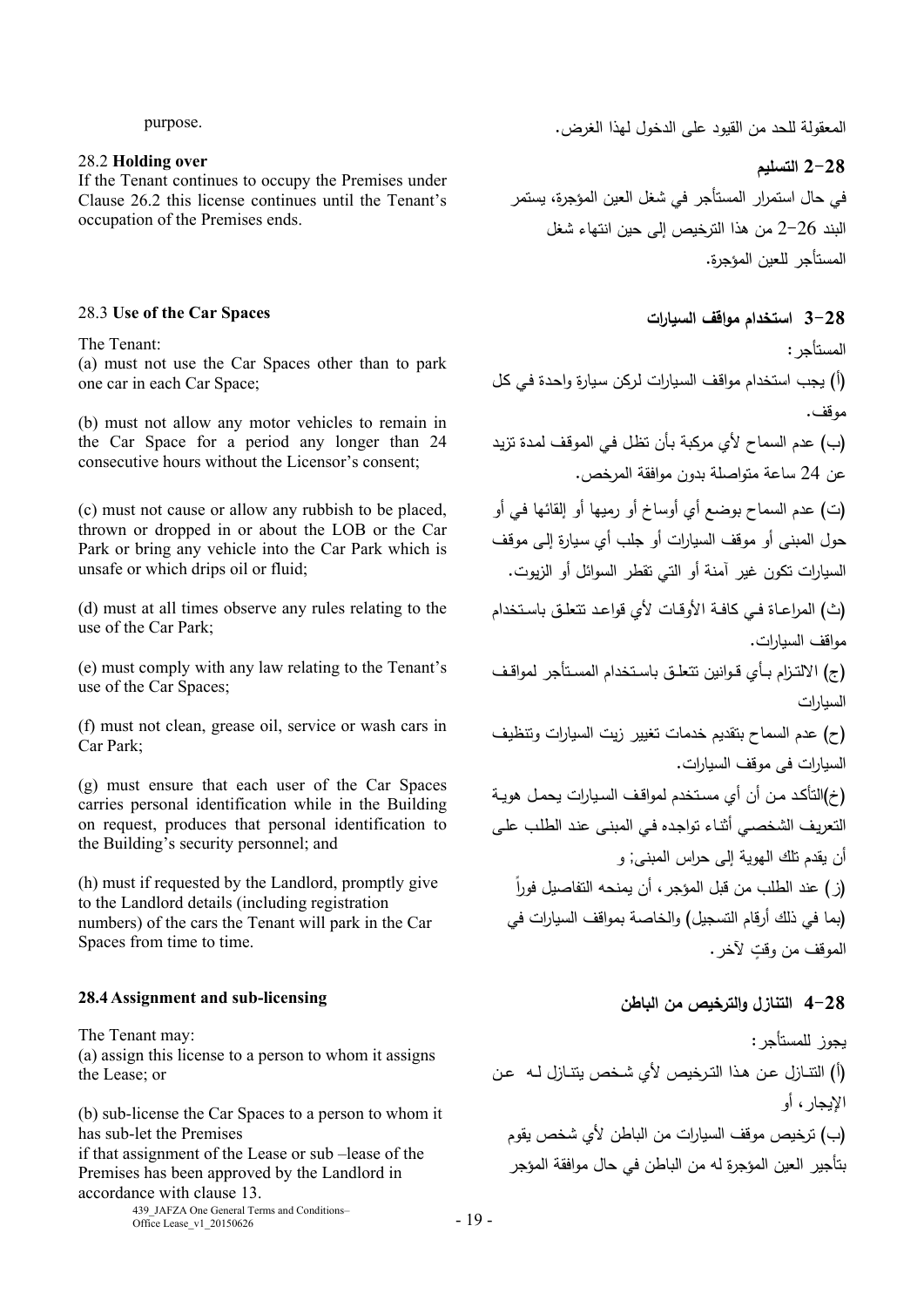على ذلك النتازل أو التأجير من الباطن طبقا للبند 13.

# **5-28 الانتقال**

بغرض الإدارة الأفضل للمبنى وموقف السيارات، يجوز لمؤجر – بناءً على تقديره المطلق من وقتٍ لأخر – نقل مساحات موقف السيارات إلى موقع مختلف ضمن موقف السيارات.

# **6-28 المخاطر**

يستخدم المستأجر موقف السيارات والمساحات المخصصة للسيارات على مسؤوليته الشخصية.

# **7-28 براءة الذمة**

(أ) لـــن يكـــون المـــــؤجر مســـؤول أو عرضـــــة للمســـــاءلة تجـــاه المســـتأجر عــن أي مطالبـــة تتعلـــق بســـيارات المســـتأجر أثنـــاء تواجدها في موقف السـيارات، أو الأضـرار سـواء كانـت متعمـدة أو عرضية نتيجـة لاسـتخدام مواقـف أو مسـاحات السـيارات مـن قبل المستأجر إلا بمقدار أن تنشئ هذه المطالبـة بسـبب إهمـال أو تقصير المؤجر. (ب) مـع عـدم الحـد مـن بـراءة الذمـة فـي البنـد 7-28 (أ)، لـن يكون المستأجر مسؤول عما يلي: (1) السرقة التي تحدث: (أ) لأي عدد من السيارات (ب) قطـــع الغيـــار أو المعـــدات أو محتويـــات أي ســـيارة فـــى موقف السيارات (2) أي أضـــرار مقصـــودة او عرضـــية تتعـــرض لهـــا الســـيارات أثناء: (أ) دخولها أو مغادرتها للمبنى (ب) في المبنى (ت) أثناء نقلها من قبل أحد موظفي المؤجر **8-28 عدم المسؤولية**  لن يكون المؤجر مسئول عن التحقق من هوية أو سلطة أو حسن نية أي شخص يحاول تحريك أي سيارات من موقف السيارات. **9-28 التعويض** 

يعوض المستأجر ويحمي المؤجر من وضد كافة المطالبات

# **28.5 Relocation**

For the better management of the LOB and the Car Park, the Landlord at its sole discretion, may, from time to time, relocate the Care Spaces to a different location within the Car Park.

# 28.6 **Risk**

The Tenant uses the Car Park and the Car Spaces at the Tenant's own risk.

# 28.7 **Release**

(a) The Landlord is not responsible and has no liability to the Tenant for any claim by the Tenant as a consequence of the use of the Car Park or Car Spaces by the Tenant except to the extent that that claim arises because of the Landlord's default or negligence.

(b) Without limiting the release in Clause 28.7(a), the Landlord will not be responsible for:

(i) the theft of:

(A) any cars;

(B) the parts, equipment or contents of any cars while the cars are in the Car Park; or

> (ii) damage whether malicious or accidental that any cars may sustain while:(A) entering or leaving the LOB; (B) in the LOB; or (C) being moved by an employee of the Landlord.

# 28.8 **No Duty**

The Landlord is not under duty to check the identity, authority or good faith of any person seeking to remove any cars from the Car Park.

### 28.9 **Indemnity**

The Tenant indemnifies and will keep indemnified the Landlord from and against all claims made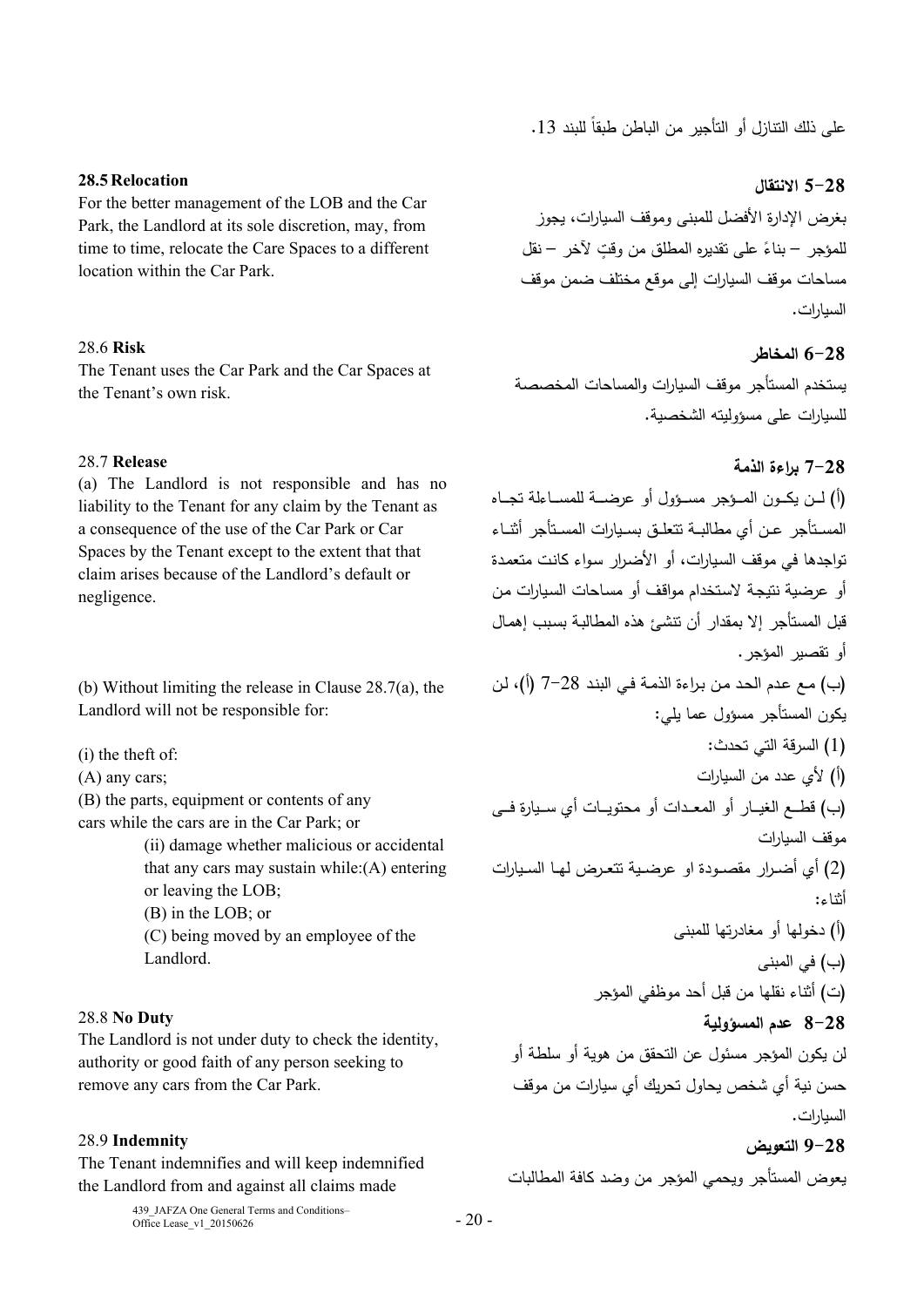against the Landlord as a consequence of the use of the Car Park or Car Spaces by the Tenant, except to the extent that that claim arises because of the Landlord's default or negligence.

### 28.10 **Access Cards**

(a) The Landlord may restrict access to the Car Park by means of access cards.

(b) If the Landlord restricts access to the Car Park by means of access cards, the Landlord must provide to the Tenant an access card in respect of each Car Space and the Tenant must:

(i) pay any deposit or any amount payable in relation to each access card to the Landlord;

(ii) not duplicate or copy any access card

(iii) immediately notify the Landlord if an access card is lost, stolen or misplaced.

(iv) take all reasonable steps to safeguard each access card against loss, damage or theft;

(v) immediately return each access card on determination of its license ; and

(vi) comply with any rules relating to use and return of each access card.

(c) The Tenant forfeits a deposit or any amount paid if the tenant misplaces or loses, including by theft, an access card.

### 28.11 **End of license**

(a) When this license ends the Tenant must remove the cars from the Car Park and make good any damage caused or contributed to by the Tenant.

(b) The Landlord may remove and store at the Tenant's cost the cars not removed by the Tenant in accordance with clause 28.11(a).

المرفوعة ضد المؤجر نتيجة لاستخدام المستأجر لمواقف ومساحات السيارات، إلا في حال كانت تلك المطالبات ناشئة بسبب تقصير أو إهمال المؤجر.

**10-28 بطاقات الدخول** 

(أ) يجـــوز للمـــؤجر أن يقيـــــد الـــدخول إلـــى مواقـــف الســـــيارات باستخدام بطاقات الدخول. (ب)يقيــد المـؤجر الـدخول إلـى موقـف الســيارات علـى بطاقــات الـدخول علـى أن يـزود المسـتأجر ببطاقـات دخـول لكـل موقـف سيارة، ويتعين على المستأجر: (1) ســداد أي تــأمين مســتحق فيمــا يتعلــق بــأي بطاقــة دخــول للمؤجر (2) عدم نسخ أي بطاقة دخول

(3) إخطـار المؤجر فورا في حـال فقدان أي بطاقـة دخـول أو سرقتها أو ضياعها (4) اتخـاذ كافـة التـدابير المعقولـة لحمايـة بطاقـات الـدخول مـن الضياع أو الضرر أو السرقة

(5) إعادة أي بطاقة دخول فورا عند مواعيد ترخيصها، و

(6) الالتزام بكافة القواعد المتعلقة باستخدام وإعادة أي بطاقة دخول

(7) يصـــادر المـــؤجر التـــأمين فـــي حــال فقــدان أو ضـــياع أو سرقة بطاقة الدخول من المستأجر

# **11-28 انتهاء الترخيص**

(أ) عنــد انتهـــاء هــذا التــرخيص، يتعـــين علــى المســـتأجر إزالــة السيارات من المواقف وتصليح أي أضرار حـدثت أو تعـود إلـى المستأجر (ب) يجوز للمؤجر إزالة وتخزين السيارات، على نفقة المستأجر ، التي لم يقم المستأجر بإزالتها طبقا للبند 28−11 (أ)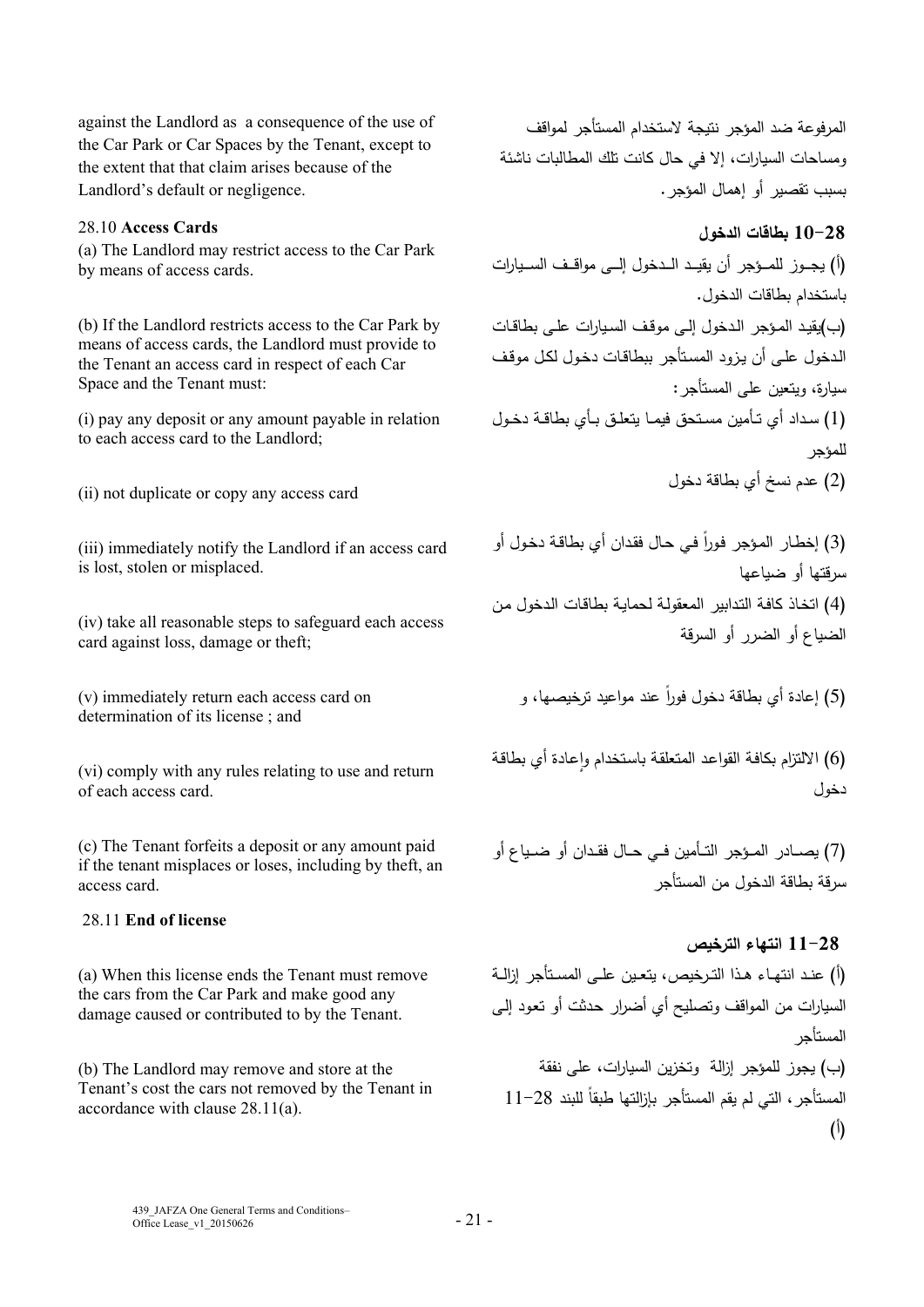### **SCHEDULE 1 Rights and Easements Granted**

1. Subject to any existing or future regulations made by the Lessor and to any temporary interruption for repairs, alterations or replacements, the right for the Tenant and all persons authorised by the Tenant (in common with the Lessor and all persons having a similar right):

(a) of access to and egress from the Premises; المؤجر؛ العقار من والخروج الدخول) أ(

(b) to the passage of any of the Utilities and the passage of water, soil, steam, air, gas, electricity, radio, television, telegraphic and other services and supplies of whatsoever nature, to and from the Premises through any relevant Conduits which are now or may be in, under, or over any other part of the LOB, in each case so far as any of the same are necessary for the reasonable use and enjoyment of the Premises; and

(c) to use the Common Areas for use by the Tenant for all proper purposes in connection with the use and enjoyment of the Premises,

provided always that the Lessor reserves the right to alter or close any Common Area.

# **الجدول 1 الحقوق واألولويات الممنوحة**

1. مع مراعاة الأنظمة القائمة حالياً أو المستقبلية الصادرة عن المؤجر، ومع مراعاة االنقطاع المؤقت نتيجة لإلصالحات أو التعديالت أو االستبداالت، فإنه يحق للمستأجر وكافة الأشخاص المخولين من قبل المستأجر (بالإصافة إلى المؤجر وكافة األشخاص الذين يملكون نفس الحقوق) ما يلي:

(ب) مرور المنتفعات ومرور الماء والتراب والبخار والھواء والغاز والكھرباء وخدمات اإلذاعة والتلفزيون والخدمات البرقية وغيرھا من الخدمات والتجھيزات األخرى مھما كان نوعھا، من وإلى العقار المؤجر عبر القنوات الموجودة حالياً أو التي ستوجد مستقبلاً، في أو تحت أو فوق أي قسم من مبنى المكاتب، وفي كل حال إلى حد ضروريتھا لالستخدام والتمتع المعقول بالعقار المؤجر؛ و

> (ج) استخدام المساحات المشتركة من قبل المستأجر لكافة األغراض المناسبة للتمتع باستخدام العقار المؤجر؛

بشرط احتفاظ المؤجر دائماً بالحق في تعديل أو إغلاق أي من المساحات المشتركة.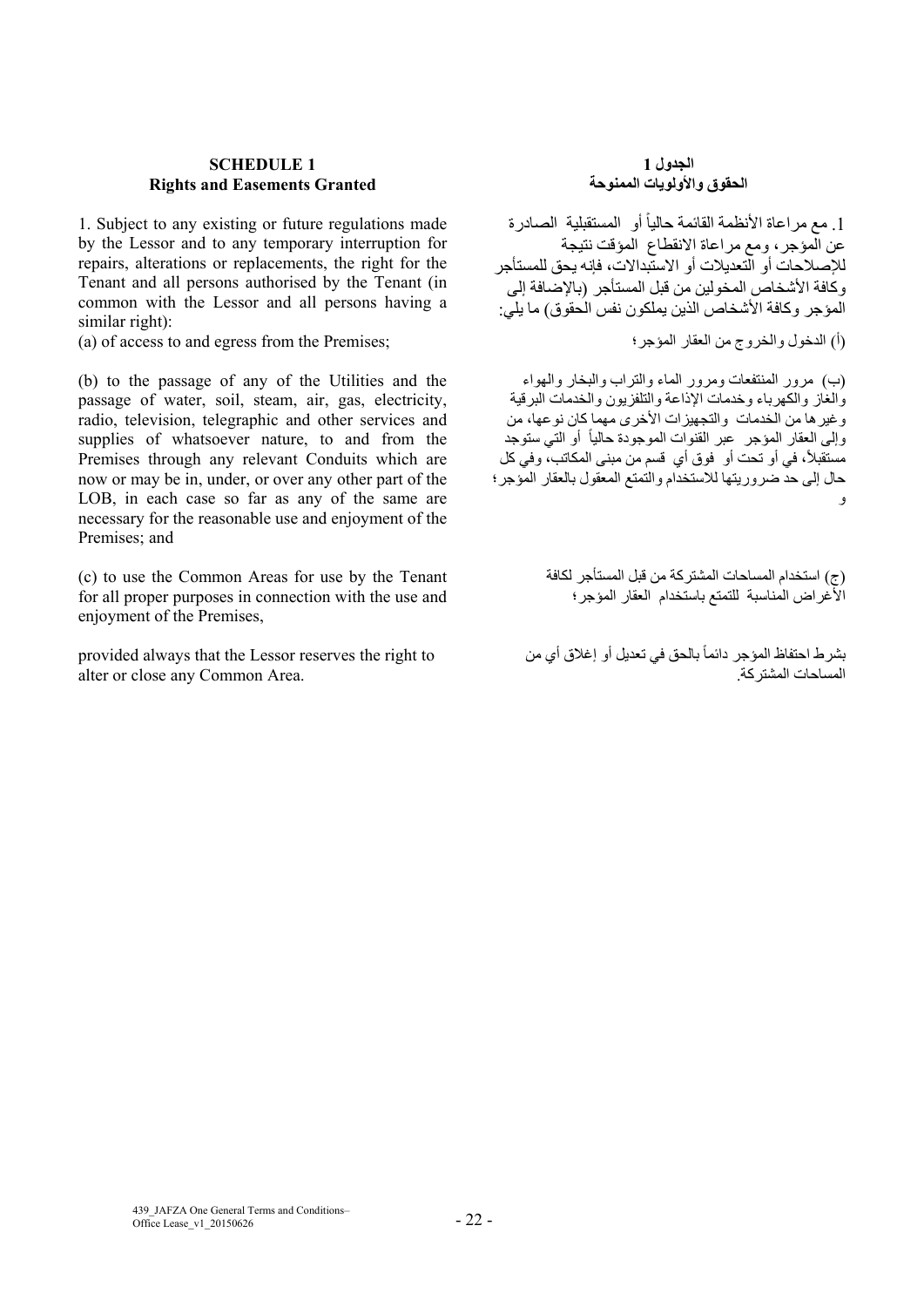### **SCHEDULE 2 Exceptions and Reservations**

1. The following rights are reserved to the Lessor and the tenants and occupiers of any other parts of the Free Zone and all other persons similarly authorised provided that, in so far as the Law allows, the Lessor shall not be liable to or compensate the Tenant for disturbance or any injury to the Tenant's property or business caused by the exercise of any of the following rights:

1.1 the right to the passage and running of the Utilities through any relevant Conduits which are now, or may at any time be in, under, or over the Premises;

1.2 the right to enter the Premises with all necessary materials, equipment, appliances and workmen in order to:

- (a) inspect, maintain, connect, remove, lay, renew, or execute any works whatsoever to any of the Conduits;
- (b) execute repairs, decorations, alterations or any other works, and to make installations to the LOB or to any Adjoining Property;
- (c) to examine the condition of the Premises and to take details of the Lessor's fixtures in them and do anything which the Lessor may do under this Lease;
- (d) to affix and retain on the Premises notices for the sale or re-letting of the Premises; and/or
- (e) for any other purposes connected with the interests of the Lessor in the LOB, including valuing or disposing of the Lessor's interests in them;

1.3 the right to erect scaffolding for the purpose of repairing or cleaning the LOB or any Adjoining Property, or in connection with the exercise of any of the rights mentioned in this Schedule even though such scaffolding may temporarily restrict the access to, or enjoyment or use of, the LOB;

1.4 the right to exercise any powers that may be granted to the Lessor by any Law;

### **الجدول 2 استثناءات و تحفظات**

.1 الحقوق التي سيرد ذكرھا فيما يلي ھي حقوق حصرية للمؤجر وللمستأجرين والقاطنين في أماكن أخرى من المنقطة الحرة وكافة الأشخاص الآخرين الذين يحملون تخويلاً مماثلاً، بشرط عدم تحمل المؤجر أية مسؤولية أو تعويض تجاه المستأجر، بالحد الذي يسمح به القانون، فيما يتعلق بأي إزعاج أو إصابة تحدث لممتلكات أو أعمال المستأجر نتيجة لممارسة أي من الحقوق التالية:

1.1 حق مرور وجريان المرافق العامة عبر القنوات الموجودة حالياً أو التي قد توجد مستقبلاً في أو تحت أو فوق العقار المؤجر ؛

> 1.2 الحق بدخول العقار المؤجر مع كافة المواد والمعدات واألجھزة ّ والعمال للقيام بالتالي:

(أ) فحص، صيانة، توصيل، إزالة، تثبيت، تجديد أو تنفيذ أية أعمال مھما كانت في أي من القنوات؛

(ب) إجراء التصليحات، أعمال الديكور، التعديالت وأية أعمال أخرى، والقيام بالتركيبات في مبنى المكاتب أو في أي عقار مجاور؛

(ج) فحص حالة العقار المؤجر وتدوين تفاصيل الثوابت العائدة للمؤجر داخل العقار وعمل أي شيء يحق للمؤجر عمله بموجب عقد اإليجار ھذا؛

(د) لصق إخطارات البيع أو إعادة التأجير على العقار المؤجر واالبقاء عليھا؛ و/أو

(ھـ) كافة الغايات األخرى المتعلقة بمصالح المؤجر في مبنى المكاتب، بما في ذلك تقييم أو بيع مصالح المؤجر فيھا.

1.3 الحق في بناء السقاالت ألغراض إصالح أو تنظيف مبنى المكاتب أو أي عقار مجاور أو فيما يتعلق بممارسة أي الحقوق المذكورة في ھذا الجدول حتى وإن كانت تلك السقاالت تعيق الدخول إلى واستخدام واالستمتاع بمبنى المكاتب بصفة مؤقتة؛

1.4 الحق في ممارسة الصالحيات الممنوحة للمؤجر بموجب القانون؛

439\_JAFZA One General Terms and Conditions–  $\frac{435}{201}$  Office Lease\_v1\_20150626 - 23 -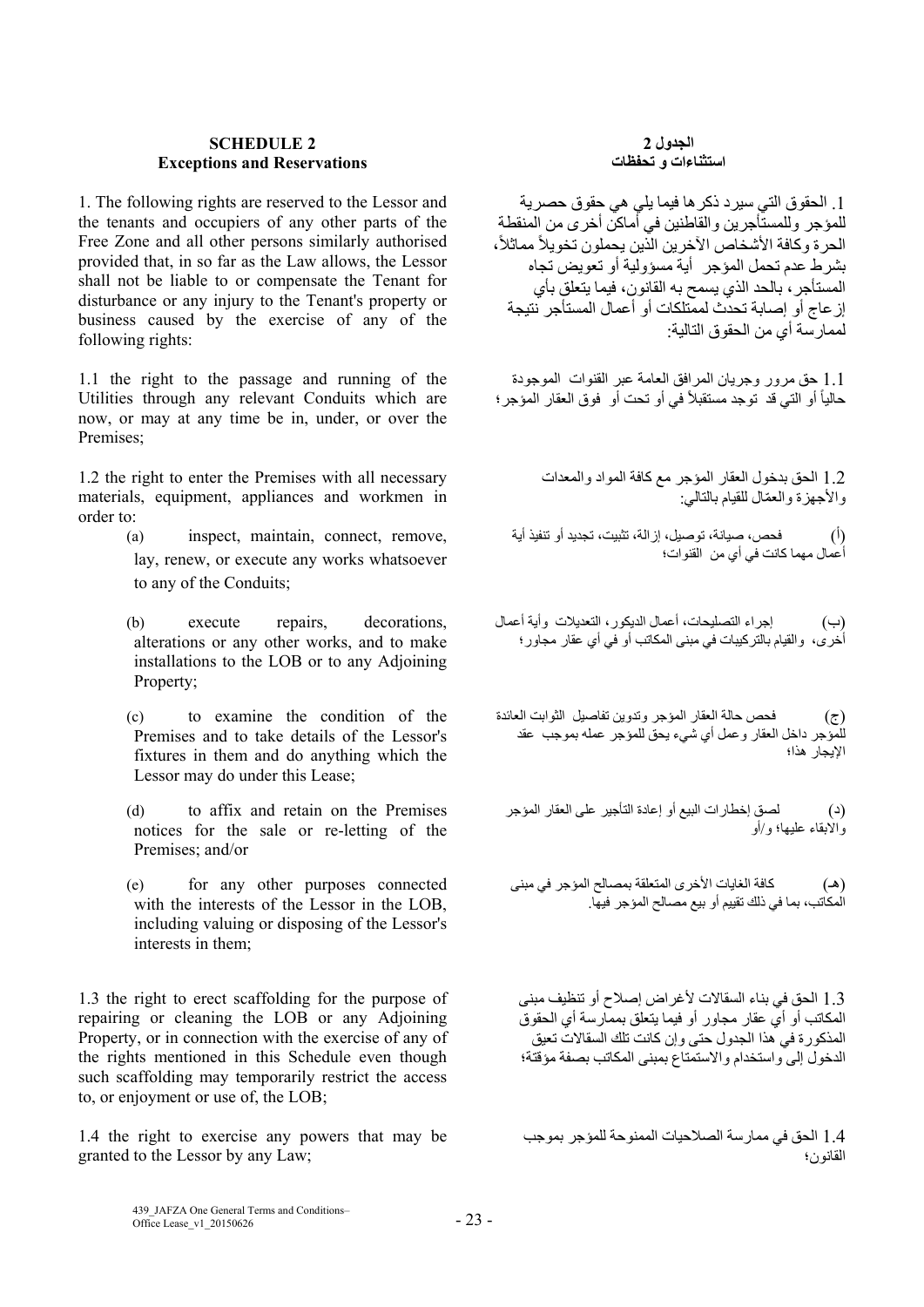1.5 any rights of light, air, support, protection and shelter or other easements and rights now, or after the date of this Lease, belonging to, or enjoyed by, any Adjoining Property; and

1.6 full right and liberty at any time after the date of this Lease to raise the height of, or make any alterations or additions or execute any other works to, any buildings on any Adjoining Property, or to erect any new buildings on any Adjoining Property in such manner as the Lessor shall think fit even though they may affect or interfere with the amenity of, or access to, the Premises or the passage of light and air to the Premises.

1.5 الحقوق بالحصول على الضوء والھواء والدعم والحماية والمأوى وغيرھا من األولويات والحقوق التي تعود ألي عقار مجاور أو يحق له االستمتاع بھا سواء في الوقت الحالي أو بعد تاريخ عقد اإليجار ھذا؛ و

1.6 الحق والحرية الكاملين بالقيام في إي وقت بعد تاريخ عقد اإليجار ھذا بزيادة ارتفاع أو إدخال تعديالت أو إضافات أو القيام بأية أعمال أخرى على مباني في أي عقار مجاور، أو بناء مبان جديدة على أي عقار مجاور بالشّكل الذي يراه المؤجر مناسباً حتى وإن أثر ذلك على تسھيالت أو قابلية الدخول أو وصول الضوء والھواء إلى العقار المؤجر.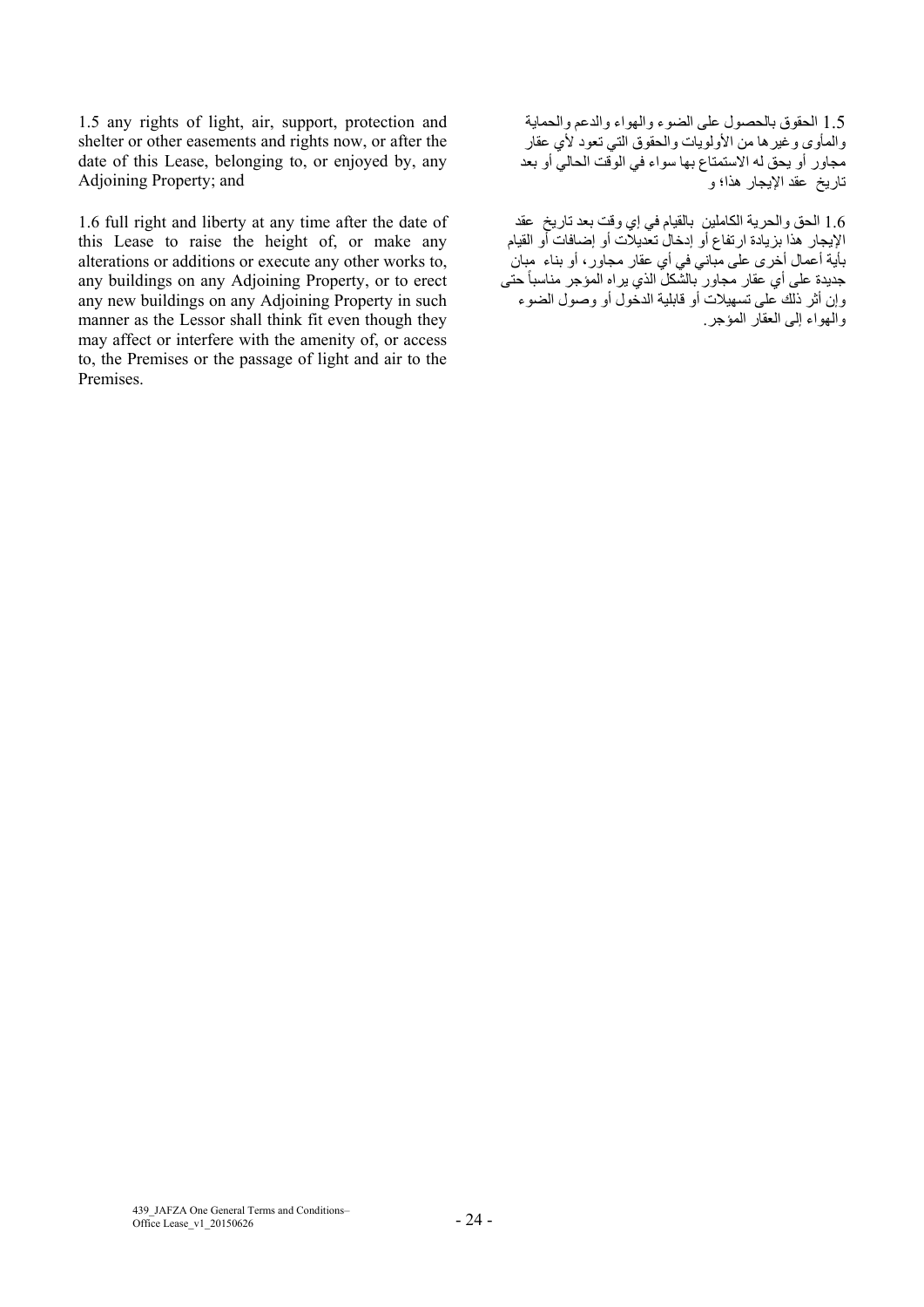### **SCHEDULE 3 Deposit**

1. The Tenant covenants with the Lessor to pay to the :يلي ما بتسديد للمؤجر المستأجر يتعھد .1 Lessor:

(1) المبلغ المودع كتأمين بتاريخ عقد الإيجار هذا، و (a) the Deposit on the date of this Lease; and

(b) forthwith on written demand from the Lessor and without any deduction or set-off any money required to make up any deficiency from time to time in the amount of the Deposit.

- 2. The Tenant acknowledges to the Lessor: :يلي بما للمؤجر المستأجر يقر ّ .2 (a) that the Lessor shall be entitled, without prior reference to the Tenant, to withdraw from the Deposit such money as may be required from time to time in order to make good, or to compensate the Lessor for:
	- (i)any non-payment or delay in payment of any sum due to the Lessor under the Lease; and/or
	- (ii) any loss or damage suffered by the Lessor as a result of any breach by the Tenant or any covenant or warranty on its part contained in the Lease.

(b) that any application by the Lessor pursuant to paragraph 2(a)(i) of any part of the Deposit Sum shall not be deemed to be payment of Rent so as to prejudice the Lessor's right of re-entry under the Lease.

(c) that the provisions of this Schedule and any right or remedy of the Lessor arising hereunder: are in addition to, and not in substitution for, those contained in or arising under the Lease, the Laws or otherwise, and

> (i)shall continue to apply after the expiration or sooner determination of the Lease.

3. The Lessor covenants with the Tenant as follows: :يلي بما للمستأجر المؤجر يتعھد .3 (i) within thirty (30) days after any withdrawal of money by the Lessor from the Deposit to notify the Tenant in writing of the amount and date of such withdrawal; and

**الجدول 3 مبلغ التأمين**

(ب) كل المبالغ الالزمة إلكمال أي نقص قد يطرأ من وقت آلخر في قيمة مبلغ التأمين، وذلك بعد استالم طلب خطي من المؤجر ودون القيام بأي حسم أو مقاصة.

(أ) بأنه يحق للمؤجر، في حال احتاج من وقت آلخر، سحب أي مبلغ من مبلغ التأمين دون الرجوع للمستأجر وذلك لتعويض المؤجر عن:

(1) عدم الدفع أو التأخر في دفع أية مبالغ مستحقة للمؤجر بموجب عقد اإليجار ھذا؛ و/أو

(2) كل خسارة أو ضرر يتعرض له المؤجر نتيجة لخرق المستأجر ألي من التزاماته أو ضماناته الواردة في عقد اإليجار ھذا.

(ب) بأن استخدام المؤجر ألي جزء من مبلغ التأمين بموجب الفقرة 2(أ) (1) لا يُعتبر سداداً لبدل الإيجار بحيث يمنع المؤجر من دخول العقار المؤجر بموجب عقد اإليجار ھذا.

(ج) بأن أحكام ھذا الجدول وأية حقوق أو تعويضات متاحة للمؤجر بموجبه:

هي إضافة على وليست بديلاً للتلك الحقوق والعلاجات المضمنة في أو الناشئة عن اإليجار أو القوانين أو غيرھا؛ و

(1) تبقى سارية بعد انتھاء عقد اإليجار ھذا أو إنھائه مبكرا

(أ) إخطار المستأجر خطياً باقتطاع أية مبالغ من الوديعة خلال ثلاثين (30) يوماً من قيام المؤجر بذلك على أن يتضمن الإخطار قيمة وتاريخ االقتطاع؛ و

439\_JAFZA One General Terms and Conditions–  $\frac{435}{2}$ JAFZA One General Terms and Conditions -  $25 - 25$  -